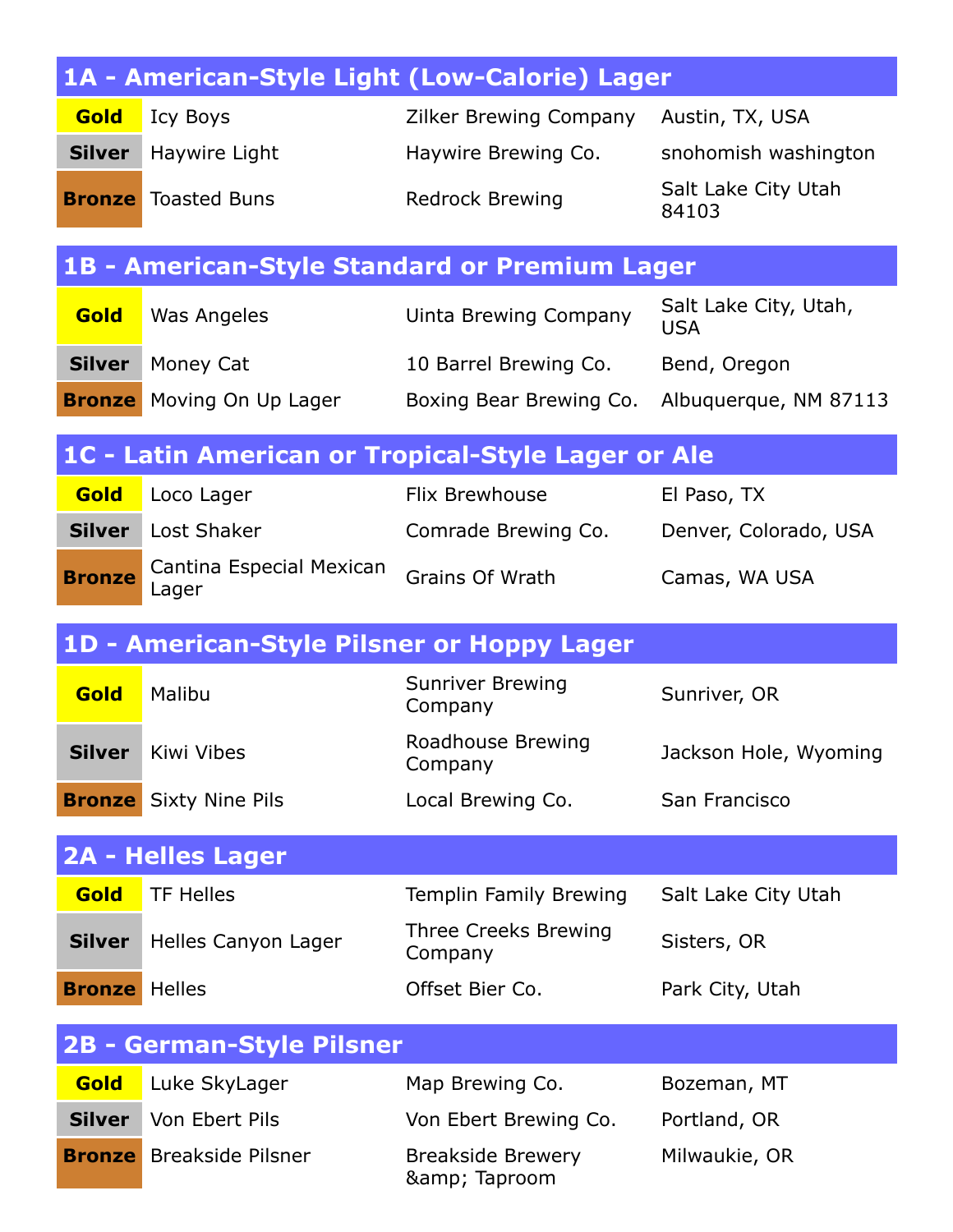|               | <b>2C - Bohemian-Style Pilsner</b>     |                                          |                                         |
|---------------|----------------------------------------|------------------------------------------|-----------------------------------------|
| Gold          | TF Jarda Pivo                          | Templin Family Brewing                   | Salt Lake City Utah                     |
| <b>Silver</b> | Whitburger                             | 10 Barrel Brewing                        | Portland, Oregon                        |
| <b>Bronze</b> | Meanwhile Czech-Style<br>Pils          | <b>Meanwhile Brewing</b><br>Company      | Austin, TX, USA                         |
|               | <b>2D - DortmunderExport</b>           |                                          |                                         |
| Gold          | TF Carpenflugen                        | Templin Family Brewing                   | Salt Lake City Utah                     |
| <b>Silver</b> | Pale Lager                             | Offset Bier Co.                          | Park City, Utah                         |
| <b>Bronze</b> | Captured by Frames                     | Birds Fly South Ale<br>Project           | Greenville, SC, United<br><b>States</b> |
|               | <b>3A - American-Style Amber Lager</b> |                                          |                                         |
| Gold          | Ricardo Negra                          | <b>Strap Tank Brewery</b>                | Lehi, Utah, Utah County                 |
| <b>Silver</b> | <b>Breakside Low Places</b>            | <b>Breakside Brewery</b><br>& Taproom    | Milwaukie, OR                           |
|               | <b>Bronze</b> I&D Lager                | Sobremesa Restaurant &<br><b>Brewery</b> | Albuquerque, New<br>Mexico, USA         |
|               | <b>3B - Vienna-Style Lager</b>         |                                          |                                         |
| Gold          | Viennese                               | <b>Bohemian Brewery</b>                  | Midvale, Utah, USA                      |
| <b>Silver</b> | Mexican Amber Lager                    | Pedal Haus Brewery                       | Tempe AZ                                |
|               | <b>Bronze</b> Breakside Vienna Lager   | <b>Breakside Brewery</b><br>& Taproom    | Milwaukie, OR                           |
|               | <b>3C - Marzen-Oktoberfest Lager</b>   |                                          |                                         |
| Gold          | Alpenglow Lager                        | Salmon River Brewery                     | McCall, Idaho, USA                      |
| <b>Silver</b> | Idaho Oktoberfest                      | Idaho Brewing Company                    | Idaho Falls, Idaho                      |
|               | <b>Bronze</b> Class M Marzen           | <b>Nexus</b>                             | Albuquerque, NM                         |
|               | <b>3D - Munich-Style Dark</b>          |                                          |                                         |
| Gold          | The Dunkel Knight                      | Flix Brewhouse - Carmel                  | Carmel, Indiana                         |
| <b>Silver</b> | Zugspitze                              | Roadhouse Brewing<br>Company             | Jackson Hole, Wyoming                   |
| <b>Bronze</b> | Dark Side of the Munich                | Chilly Water Brewing                     | Indianapolis, Indiana,                  |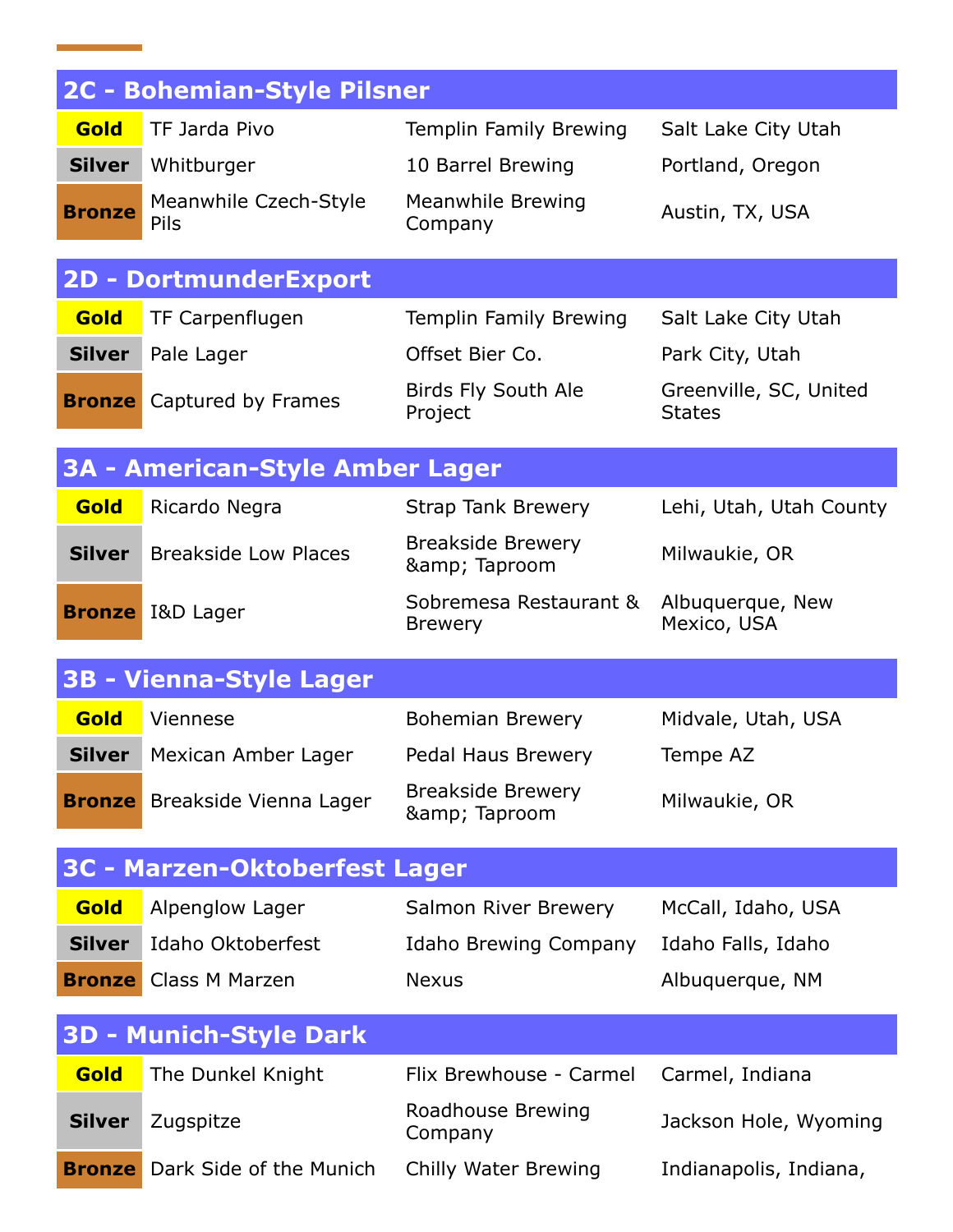|               |                                                  | Company                                  | <b>USA</b>                        |
|---------------|--------------------------------------------------|------------------------------------------|-----------------------------------|
|               | <b>3E - Schwarzbier (Black Beer)</b>             |                                          |                                   |
| Gold          | Schwarzbier Black Pilsner Lucky Envelope Brewing |                                          | Seattle WA USA                    |
| <b>Silver</b> | <b>Splatter Haus</b><br>Schwarzbier              | Grains Of Wrath                          | Camas, WA USA                     |
| <b>Bronze</b> | Schwartz Lake<br>Schwarzbier                     | Ronan Cooperative<br><b>Brewery</b>      | 23 4th Ave SW, Ronan,<br>MT 59864 |
|               | <b>3F - Other Dark Lagers</b>                    |                                          |                                   |
| Gold          | Cherny Bock                                      | <b>Bohemian Brewery</b>                  | Midvale, Utah, USA                |
| <b>Silver</b> | Tmave Pivo                                       | Offset Bier Co.                          | Park City, Utah                   |
|               | <b>Bronze</b> Dark Horse                         | <b>Snake River Brewing</b>               | Jackson, Wy. USA                  |
|               | <b>4A - Helles BockMaibockTraditional Bock</b>   |                                          |                                   |
| Gold          | Lockd, Bockd, & Ready to<br><b>Rock</b>          | Morgan Territory Brewing                 | Tracy, CA 95376                   |
| <b>Silver</b> | Mud Lake Dunkles Bock                            | Ronan Cooperative<br><b>Brewery</b>      | 23 4th Ave SW, Ronan,<br>MT 59864 |
|               | <b>Bronze</b> Winterfest Lager                   | Salmon River Brewery                     | McCall, Idaho, USA                |
|               | <b>4B - Doppelbock Eisbock</b>                   |                                          |                                   |
| Gold          | <b>Wasatch Devastator</b>                        | <b>Utah Brewers</b><br>Cooperative       | SLC, UT, 84115                    |
| <b>Silver</b> | <b>Time Flies</b>                                | Clocktown Brewing<br>Company             | Thomaston, CT, USA                |
| <b>Bronze</b> | Instigator Doppelbock                            | Cranky Sam Brewing                       | Missoula, MT USA                  |
|               | <b>4C - Baltic-Style Porter</b>                  |                                          |                                   |
| Gold          | Dark Reckoning                                   | Morgan Territory Brewing                 | Tracy, CA 95376                   |
| <b>Silver</b> | Crimea River                                     | Oregon City Brewing                      | Oregon City                       |
| <b>Bronze</b> | <b>Baltic Porter</b>                             | Sobremesa Restaurant &<br><b>Brewery</b> | Albuquerque, New<br>Mexico, USA   |
|               | <b>5A - Cream Ale</b>                            |                                          |                                   |
| Gold          | Sandbagger Gold                                  | Montana Brewing<br>Company               | <b>Billings MT USA</b>            |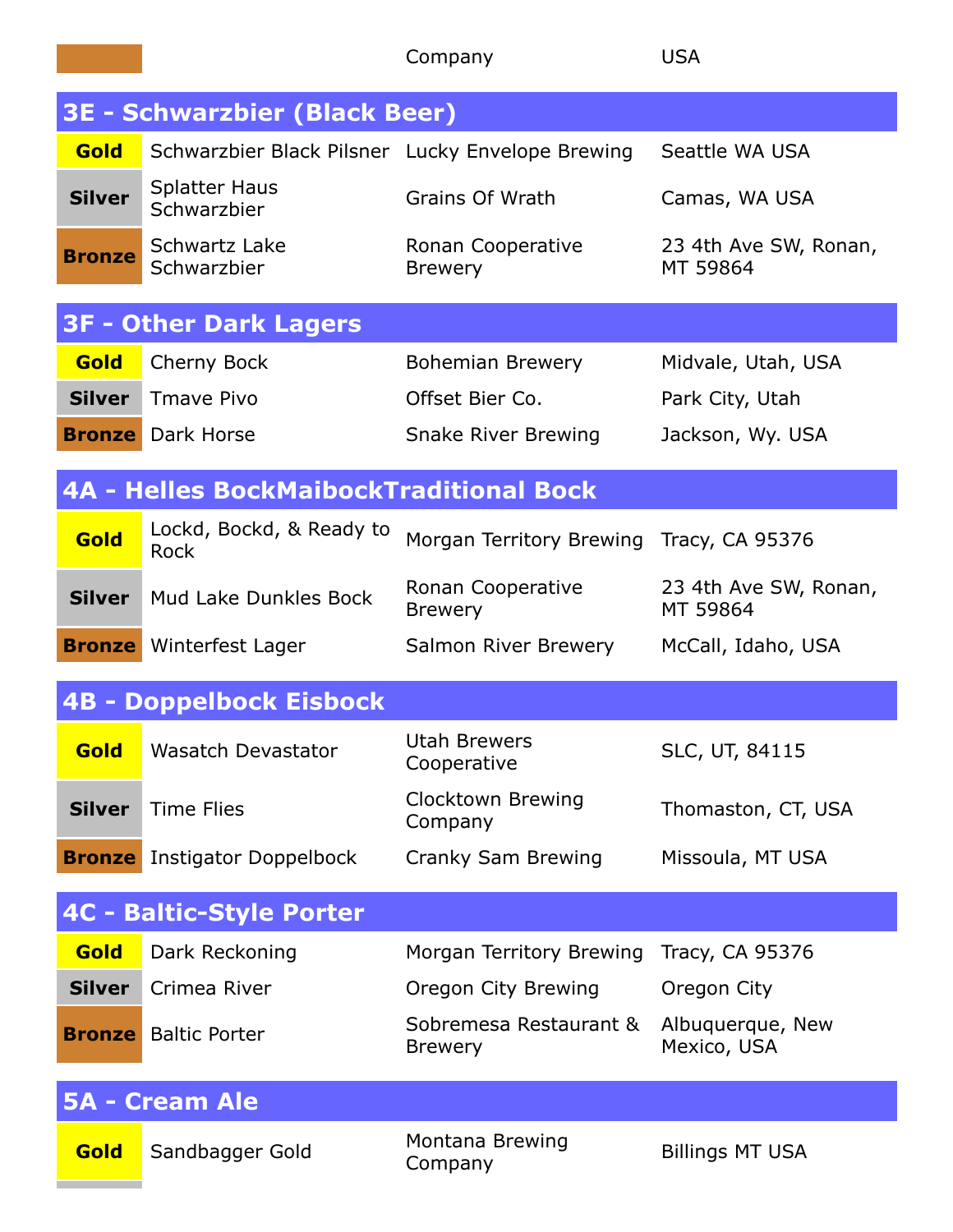| <b>Silver</b>        | Cream Ale                                    | <b>Scotty's Bierwerks</b>                      | Cape Coral, FL 33909 |
|----------------------|----------------------------------------------|------------------------------------------------|----------------------|
|                      | <b>Bronze</b> Boise Light                    | <b>Boise Brewing</b>                           | Boise, Idaho, USA    |
|                      | <b>5B - Golden or Blonde Ale</b>             |                                                |                      |
| Gold                 | Exit 89                                      | Old Bull Brewing                               | Frenchtown, MT 59834 |
| <b>Silver</b>        | Dad Beer                                     | Baerlic Brewing Company                        | Portland, Oregon     |
|                      | <b>Bronze</b> Shining Mountain               | <b>Thirsty Street Brewing</b><br>Co,           | Billings, Montana    |
| 5C - Kolsch          |                                              |                                                |                      |
| Gold                 | Prazise                                      | 10 Barrel Brewing Co.                          | Bend, Oregon         |
| <b>Silver</b>        | Siouxon Kolsch                               | Loowit Brewing Company                         | <b>United States</b> |
| <b>Bronze</b> Kolsch |                                              | Bewilder Brewing Co                            | Salt Lake City, UT   |
|                      | <b>5D - English-Style Summer Ale</b>         |                                                |                      |
| Gold                 | <b>Blonde Ale</b>                            | <b>Scotty's Bierwerks</b>                      | Cape Coral, FL 33909 |
| <b>Silver</b>        | Breakside Wentworth by<br>the Sea            | <b>Breakside Brewery</b><br>& Taproom          | Milwaukie, OR        |
| <b>Bronze</b>        | Proper Beer                                  | Proper Brewing                                 | Salt Lake City, Utah |
|                      |                                              |                                                |                      |
|                      | 6A - American-Style Wheat Ale Dark Wheat Ale |                                                |                      |
| <b>Gold</b>          | Twheat                                       | 10 Barrel Brewing Co                           | Bend, Oregon, USA    |
| <b>Silver</b>        | West Main Wheat                              | <b>Big Grove Brewery</b>                       | Iowa City            |
|                      | <b>Bronze</b> U&I Rooms Wheat                | <b>Wallace Brewing</b><br>Company              | Wallace, Idaho, USA  |
|                      |                                              | 6B - American-Style Hefeweizen Dark Hefeweizen |                      |
| Gold                 | Miners Gold                                  | Lewis and Clark Brewing                        | Helena, MT, USA      |
| <b>Silver</b>        | Serengeti Wheat                              | Mac & Jacks Brewery Inc.                       | Redmond, Washington  |
|                      | <b>Bronze</b> Fuzztail                       | <b>Sunriver Brewing</b><br>Company             | Sunriver, OR         |
|                      | <b>7A - American-Style Pale Ale</b>          |                                                |                      |
| Gold                 | My Ruca                                      | Draught Works Brewery                          | Missoula, MT, USA    |
| <b>Silver</b>        | Right as Rain                                | <b>StormBreaker Brewing</b>                    | Portland, OR         |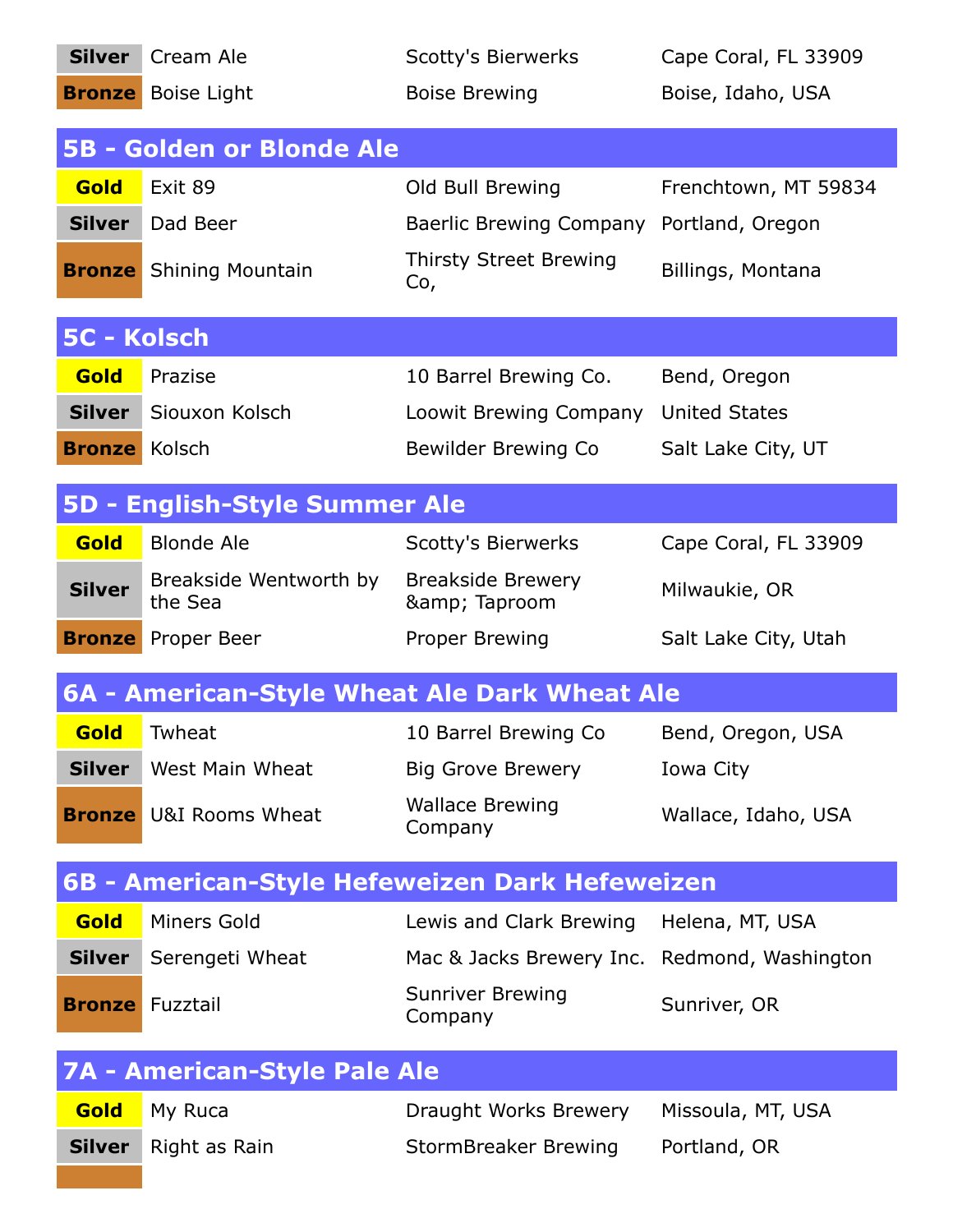| 7B - English-Style Pale Ale<br><b>Gold</b><br>Bare Hands NW Bitter<br>Falling Sky Brewing<br>Eugene, OR USA<br><b>Silver</b><br>Prickly Pear Pale Ale<br>Lewis and Clark Brewing<br>Helena, MT, USA<br><b>Bronze</b> GPA<br>Midvale, Utah, USA<br>Bohemian Brewery<br><b>7C - American-Style Strong Pale Ale</b><br>Gold<br><b>West Coast Cartel</b><br>Liquid Mechanics Brewing Lafayette, CO<br><b>Brothers Cascadia</b><br>Our of the Weeds<br><b>Silver</b><br>Vancouver, WA 98665<br><b>Brewing</b><br><b>Bronze</b> Lucid AF<br>Liquid Mechanics Brewing Lafayette, CO<br>8A - Session-Style India Pale Ale<br>Level Crossing Brewing<br>South Salt Lake City,<br>Gold<br>Down the Road<br>Utah, USA<br>Company<br>Salt Lake City, Utah,<br><b>Silver</b> Pack it Out<br>Uinta Brewing Company<br><b>USA</b><br><b>Bronze</b> Mini Separation Anxiety<br>Berryessa Brewing Co<br>Winters, California, Yolo<br>8B - English-Style India Pale Ale |               | <b>Bronze</b> Petes Stash Pale | Vail Brewing Co.                    | Vail, CO                              |
|-------------------------------------------------------------------------------------------------------------------------------------------------------------------------------------------------------------------------------------------------------------------------------------------------------------------------------------------------------------------------------------------------------------------------------------------------------------------------------------------------------------------------------------------------------------------------------------------------------------------------------------------------------------------------------------------------------------------------------------------------------------------------------------------------------------------------------------------------------------------------------------------------------------------------------------------------------|---------------|--------------------------------|-------------------------------------|---------------------------------------|
|                                                                                                                                                                                                                                                                                                                                                                                                                                                                                                                                                                                                                                                                                                                                                                                                                                                                                                                                                       |               |                                |                                     |                                       |
|                                                                                                                                                                                                                                                                                                                                                                                                                                                                                                                                                                                                                                                                                                                                                                                                                                                                                                                                                       |               |                                |                                     |                                       |
|                                                                                                                                                                                                                                                                                                                                                                                                                                                                                                                                                                                                                                                                                                                                                                                                                                                                                                                                                       |               |                                |                                     |                                       |
|                                                                                                                                                                                                                                                                                                                                                                                                                                                                                                                                                                                                                                                                                                                                                                                                                                                                                                                                                       |               |                                |                                     |                                       |
|                                                                                                                                                                                                                                                                                                                                                                                                                                                                                                                                                                                                                                                                                                                                                                                                                                                                                                                                                       |               |                                |                                     |                                       |
|                                                                                                                                                                                                                                                                                                                                                                                                                                                                                                                                                                                                                                                                                                                                                                                                                                                                                                                                                       |               |                                |                                     |                                       |
|                                                                                                                                                                                                                                                                                                                                                                                                                                                                                                                                                                                                                                                                                                                                                                                                                                                                                                                                                       |               |                                |                                     |                                       |
|                                                                                                                                                                                                                                                                                                                                                                                                                                                                                                                                                                                                                                                                                                                                                                                                                                                                                                                                                       |               |                                |                                     |                                       |
|                                                                                                                                                                                                                                                                                                                                                                                                                                                                                                                                                                                                                                                                                                                                                                                                                                                                                                                                                       |               |                                |                                     |                                       |
|                                                                                                                                                                                                                                                                                                                                                                                                                                                                                                                                                                                                                                                                                                                                                                                                                                                                                                                                                       |               |                                |                                     |                                       |
|                                                                                                                                                                                                                                                                                                                                                                                                                                                                                                                                                                                                                                                                                                                                                                                                                                                                                                                                                       |               |                                |                                     |                                       |
|                                                                                                                                                                                                                                                                                                                                                                                                                                                                                                                                                                                                                                                                                                                                                                                                                                                                                                                                                       |               |                                |                                     |                                       |
|                                                                                                                                                                                                                                                                                                                                                                                                                                                                                                                                                                                                                                                                                                                                                                                                                                                                                                                                                       |               |                                |                                     |                                       |
|                                                                                                                                                                                                                                                                                                                                                                                                                                                                                                                                                                                                                                                                                                                                                                                                                                                                                                                                                       | Gold          | Shanghaid IPA                  | Old Town Brewing                    | Portland, Oregon, USA                 |
| <b>Tumbleweed IPA</b><br><b>Silver</b><br>Lewis and Clark Brewing<br>Helena, MT, USA                                                                                                                                                                                                                                                                                                                                                                                                                                                                                                                                                                                                                                                                                                                                                                                                                                                                  |               |                                |                                     |                                       |
| Shadow Shinobi IPA<br>Loowit Brewing Company<br><b>United States</b><br><b>Bronze</b>                                                                                                                                                                                                                                                                                                                                                                                                                                                                                                                                                                                                                                                                                                                                                                                                                                                                 |               |                                |                                     |                                       |
|                                                                                                                                                                                                                                                                                                                                                                                                                                                                                                                                                                                                                                                                                                                                                                                                                                                                                                                                                       |               |                                |                                     |                                       |
| 8C - American-Style India Pale Ale                                                                                                                                                                                                                                                                                                                                                                                                                                                                                                                                                                                                                                                                                                                                                                                                                                                                                                                    | Gold          | Kestrel                        | True North Ale Company              | Ipswich, Massachusetts,<br><b>USA</b> |
|                                                                                                                                                                                                                                                                                                                                                                                                                                                                                                                                                                                                                                                                                                                                                                                                                                                                                                                                                       | <b>Silver</b> | Spun Out IPA                   | <b>Mickduffs Brewing</b><br>Company | Sandpoint Idaho                       |
|                                                                                                                                                                                                                                                                                                                                                                                                                                                                                                                                                                                                                                                                                                                                                                                                                                                                                                                                                       |               |                                | Von Ebert Brewing Co.               | Portland, OR                          |
| <b>Bronze</b> Volatile Substance IPA                                                                                                                                                                                                                                                                                                                                                                                                                                                                                                                                                                                                                                                                                                                                                                                                                                                                                                                  |               |                                |                                     |                                       |
| 8E - Double or Imperial India Pale Ale                                                                                                                                                                                                                                                                                                                                                                                                                                                                                                                                                                                                                                                                                                                                                                                                                                                                                                                | Gold          | All Ways Down                  | 10 Barrel Brewing Co.               | Bend, Oregon                          |
|                                                                                                                                                                                                                                                                                                                                                                                                                                                                                                                                                                                                                                                                                                                                                                                                                                                                                                                                                       | <b>Silver</b> | <b>Truth Machine</b>           | <b>Sunriver Brewing</b><br>Company  | Sunriver, OR                          |
|                                                                                                                                                                                                                                                                                                                                                                                                                                                                                                                                                                                                                                                                                                                                                                                                                                                                                                                                                       |               |                                |                                     |                                       |
|                                                                                                                                                                                                                                                                                                                                                                                                                                                                                                                                                                                                                                                                                                                                                                                                                                                                                                                                                       |               |                                |                                     |                                       |
|                                                                                                                                                                                                                                                                                                                                                                                                                                                                                                                                                                                                                                                                                                                                                                                                                                                                                                                                                       |               |                                |                                     |                                       |
|                                                                                                                                                                                                                                                                                                                                                                                                                                                                                                                                                                                                                                                                                                                                                                                                                                                                                                                                                       |               |                                |                                     |                                       |
|                                                                                                                                                                                                                                                                                                                                                                                                                                                                                                                                                                                                                                                                                                                                                                                                                                                                                                                                                       |               |                                |                                     |                                       |
|                                                                                                                                                                                                                                                                                                                                                                                                                                                                                                                                                                                                                                                                                                                                                                                                                                                                                                                                                       |               |                                |                                     |                                       |
|                                                                                                                                                                                                                                                                                                                                                                                                                                                                                                                                                                                                                                                                                                                                                                                                                                                                                                                                                       |               |                                |                                     |                                       |
|                                                                                                                                                                                                                                                                                                                                                                                                                                                                                                                                                                                                                                                                                                                                                                                                                                                                                                                                                       |               |                                |                                     |                                       |
|                                                                                                                                                                                                                                                                                                                                                                                                                                                                                                                                                                                                                                                                                                                                                                                                                                                                                                                                                       |               |                                |                                     |                                       |
|                                                                                                                                                                                                                                                                                                                                                                                                                                                                                                                                                                                                                                                                                                                                                                                                                                                                                                                                                       |               |                                |                                     |                                       |
|                                                                                                                                                                                                                                                                                                                                                                                                                                                                                                                                                                                                                                                                                                                                                                                                                                                                                                                                                       |               |                                |                                     |                                       |
|                                                                                                                                                                                                                                                                                                                                                                                                                                                                                                                                                                                                                                                                                                                                                                                                                                                                                                                                                       |               |                                |                                     |                                       |
|                                                                                                                                                                                                                                                                                                                                                                                                                                                                                                                                                                                                                                                                                                                                                                                                                                                                                                                                                       |               |                                |                                     |                                       |
|                                                                                                                                                                                                                                                                                                                                                                                                                                                                                                                                                                                                                                                                                                                                                                                                                                                                                                                                                       |               |                                |                                     |                                       |
|                                                                                                                                                                                                                                                                                                                                                                                                                                                                                                                                                                                                                                                                                                                                                                                                                                                                                                                                                       |               |                                |                                     |                                       |
|                                                                                                                                                                                                                                                                                                                                                                                                                                                                                                                                                                                                                                                                                                                                                                                                                                                                                                                                                       |               |                                |                                     |                                       |
|                                                                                                                                                                                                                                                                                                                                                                                                                                                                                                                                                                                                                                                                                                                                                                                                                                                                                                                                                       |               |                                |                                     |                                       |
|                                                                                                                                                                                                                                                                                                                                                                                                                                                                                                                                                                                                                                                                                                                                                                                                                                                                                                                                                       |               |                                |                                     |                                       |
|                                                                                                                                                                                                                                                                                                                                                                                                                                                                                                                                                                                                                                                                                                                                                                                                                                                                                                                                                       |               |                                |                                     |                                       |
|                                                                                                                                                                                                                                                                                                                                                                                                                                                                                                                                                                                                                                                                                                                                                                                                                                                                                                                                                       |               |                                |                                     |                                       |
|                                                                                                                                                                                                                                                                                                                                                                                                                                                                                                                                                                                                                                                                                                                                                                                                                                                                                                                                                       |               |                                |                                     |                                       |
|                                                                                                                                                                                                                                                                                                                                                                                                                                                                                                                                                                                                                                                                                                                                                                                                                                                                                                                                                       |               |                                |                                     |                                       |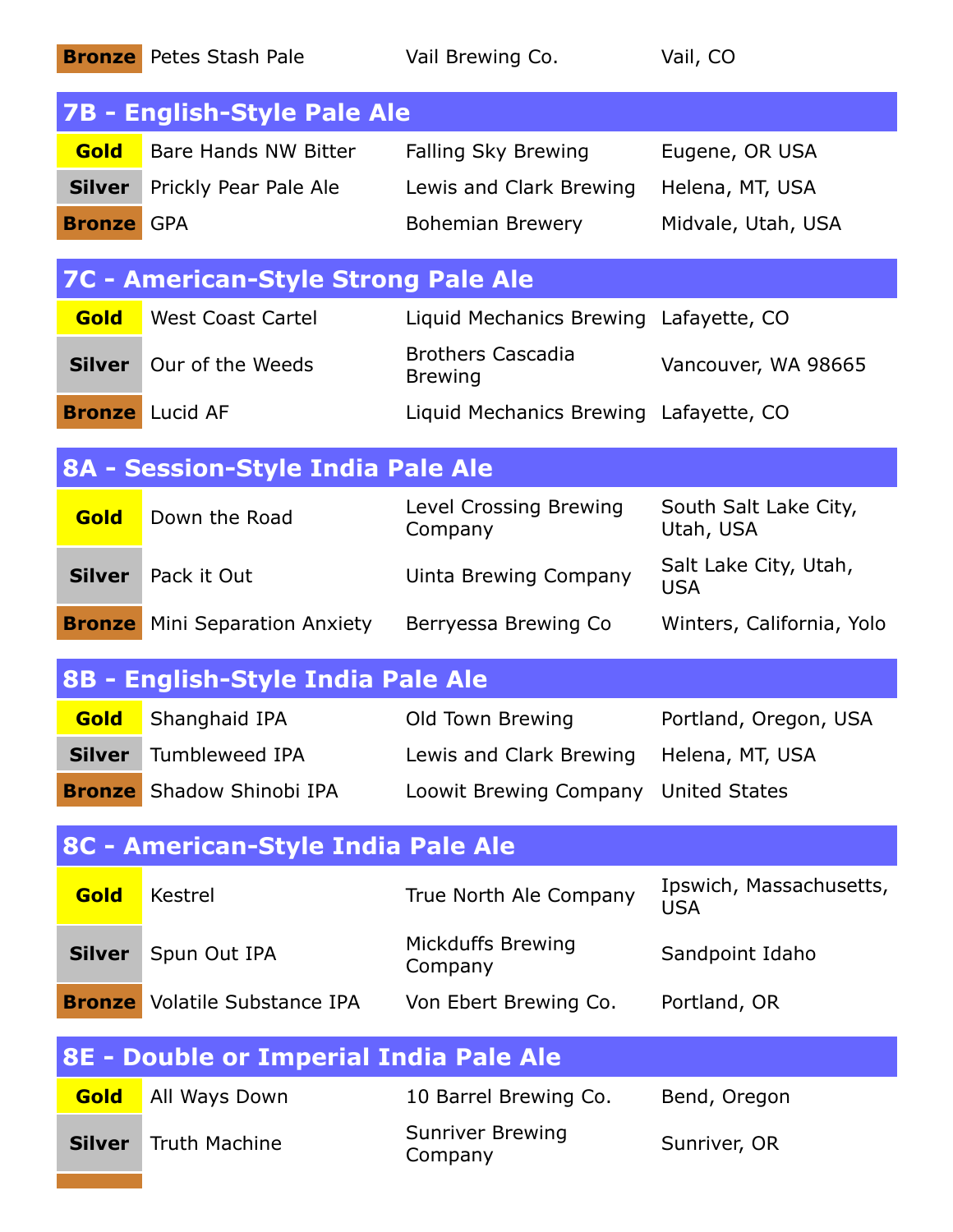|               |                                               | 8DF - Belgian-Style Alternative India Pale Ale       |                                       |
|---------------|-----------------------------------------------|------------------------------------------------------|---------------------------------------|
| Gold          | Mt. Fansipan                                  | Ike & Oak Brewing Co                                 | Woodridge, IL, USA                    |
| <b>Silver</b> | Crazy Eight Cold IPA                          | Wild Ride Brewing                                    | Redmond, OR                           |
|               | <b>Bronze</b> White Rainbow                   | <b>Redrock Brewing</b>                               | Salt Lake City Utah<br>84103          |
|               | 9A - Hazy Pale Ale                            |                                                      |                                       |
| Gold          | Camp Beer                                     | <b>Zilker Brewing Company</b>                        | Austin, TX, USA                       |
| <b>Silver</b> | Orange Whip                                   | Fortside Brewing<br>Company                          | Vancouver, WA                         |
|               | <b>Bronze</b> House Martell                   | StormBreaker Brewing                                 | Portland, OR                          |
|               | 9B - Hazy or Juicy India Pale Ale             |                                                      |                                       |
| Gold          | <b>Hop Contusion</b>                          | <b>Outlaw Brewing</b>                                | Bozeman, Montana,<br><b>USA</b>       |
| <b>Silver</b> | <b>Heavenly Daze</b>                          | <b>Zilker Brewing Company</b>                        | Austin, TX, USA                       |
|               | <b>Bronze</b> Mad Citra                       | <b>Zilker Brewing Company</b>                        | Austin, TX, USA                       |
|               |                                               | 9C - Hazy or Juicy Imperial or Double India Pale Ale |                                       |
| Gold          | Dos Hazie Boi                                 | Bewilder Brewing Co                                  | Salt Lake City, UT                    |
| <b>Silver</b> | <b>IPA 006</b>                                | By All Means Brewery                                 | <b>Billings Montana USA</b>           |
|               | <b>Bronze</b> Forest Haze                     | True North Ale Company                               | Ipswich, Massachusetts,<br><b>USA</b> |
|               | <b>10A - Ordinary Bitter Best Bitter</b>      |                                                      |                                       |
| Gold          | Cheeky Bloke                                  | Haywire Brewing Co.                                  | snohomish washington                  |
| <b>Silver</b> | <b>Witness Mark Ordinary</b><br><b>Bitter</b> | Steeplejack Brewing                                  | Portland, OR, USA                     |
| <b>Bronze</b> | <b>ESB</b>                                    | Bewilder Brewing Co                                  | Salt Lake City, UT                    |
|               | 10B - Strong Bitter ESB (Extra Special)       |                                                      |                                       |
| Gold          | Organic Velvet ESB                            | Hopworks Urban Brewery Portland, OR USA              |                                       |
| <b>Silver</b> | Van Run Red                                   | Ascendant Beer Company Portland, Oregon, USA         |                                       |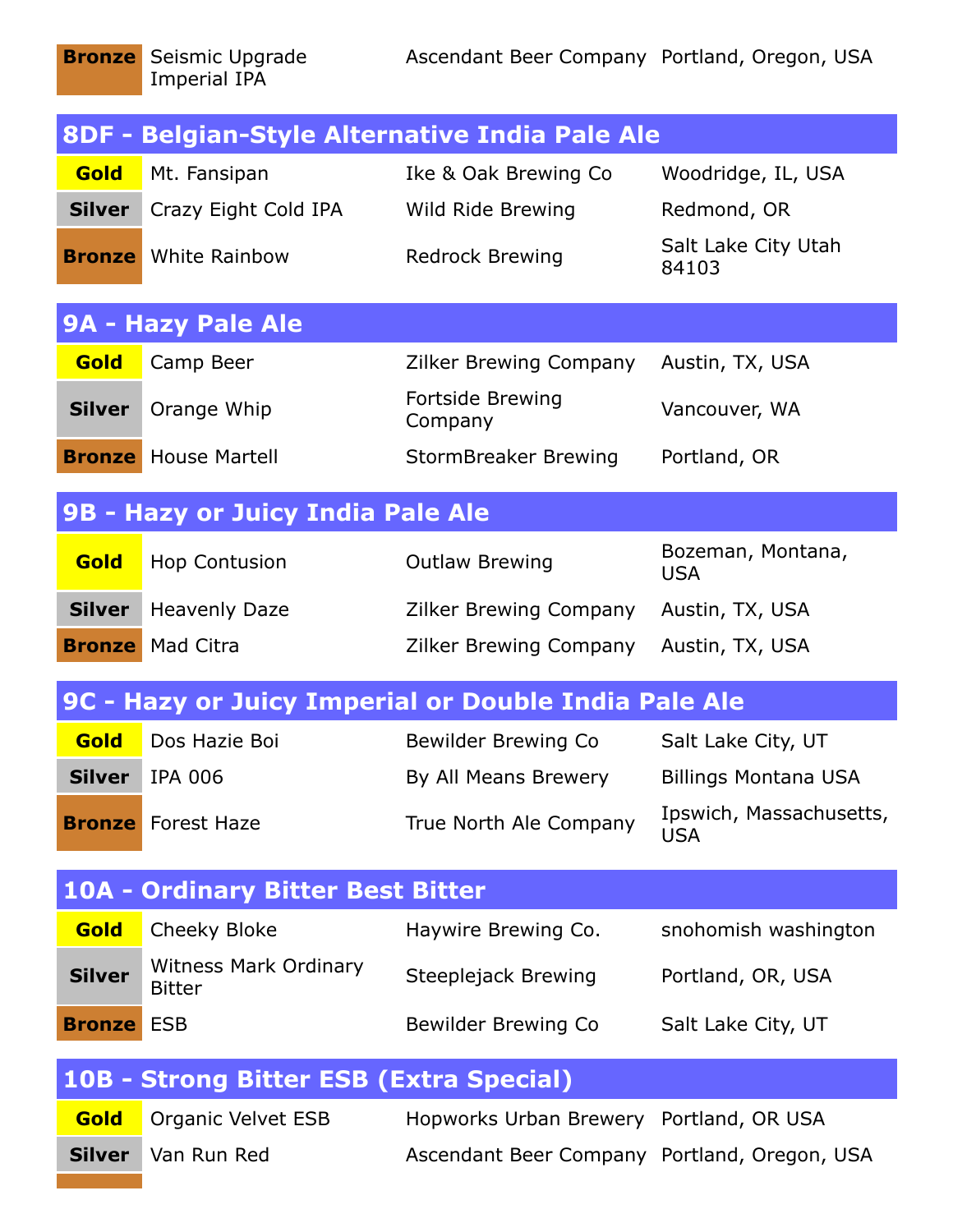|               |                                | 10C - Scottish-Style Ale Scottish-Style Export |                                                     |
|---------------|--------------------------------|------------------------------------------------|-----------------------------------------------------|
| Gold          | Coldsmoke Scotch Ale           | KettleHouse Brewing                            | Bonner, MT, USA                                     |
| <b>Silver</b> | <b>Scottie Doesnt Know</b>     | <b>Flix Brewhouse</b><br>Oklahoma City         | Oklahoma City,<br>Oklahoma, United<br><b>States</b> |
| <b>Bronze</b> | caber tosser                   | Diamond X brewing<br>company                   | billings MT, 59106                                  |
|               | 10D - Irish-Style Red Ale      |                                                |                                                     |
| Gold          | Meadow Creek Amber             | Sacred Waters Brewing<br>Company               | Kalispell Montana                                   |
| <b>Silver</b> | Irish Red Ale                  | <b>Scotty's Bierwerks</b>                      | Cape Coral, FL 33909                                |
| <b>Bronze</b> | Ravalli Red                    | <b>Blacksmith Brewing</b><br>Company           | Stevensville, MT, USA                               |
|               | 10E - Altbier                  |                                                |                                                     |
| Gold          | <b>Breakside Willy Buckets</b> | <b>Breakside Brewery</b><br>& Taproom          | Milwaukie, OR                                       |
| <b>Silver</b> |                                |                                                |                                                     |
|               | <b>ALTerior Motive</b>         | <b>StormBreaker Brewing</b>                    | Portland, OR                                        |
| <b>Bronze</b> | Chilly Water Lager             | Chilly Water Brewing<br>Company                | Indianapolis, Indiana,<br><b>USA</b>                |
|               | 10F - American-Style Amber Ale |                                                |                                                     |
| Gold          | <b>FISHER RED</b>              | A. Fisher Brewing<br>Company                   | Salt Lake City Utah                                 |
| <b>Silver</b> | Atrisco Amber                  | Sobremesa Restaurant &<br><b>Brewery</b>       | Albuquerque, New<br>Mexico, USA                     |
| <b>Bronze</b> | Ash Cloud                      | <b>Barrel Mountain Brewing</b>                 | Battle Ground, WA                                   |

| Gold          | Imperial Red Ale       | <b>Redrock Brewing</b>             | Salt Lake City Utah<br>84103 |
|---------------|------------------------|------------------------------------|------------------------------|
| <b>Silver</b> | Sasquatch              | <b>Sunriver Brewing</b><br>Company | Sunriver, OR                 |
|               | <b>Bronze</b> NOHO IPA | <b>Mickduffs Brewing</b>           | Sandpoint Idaho              |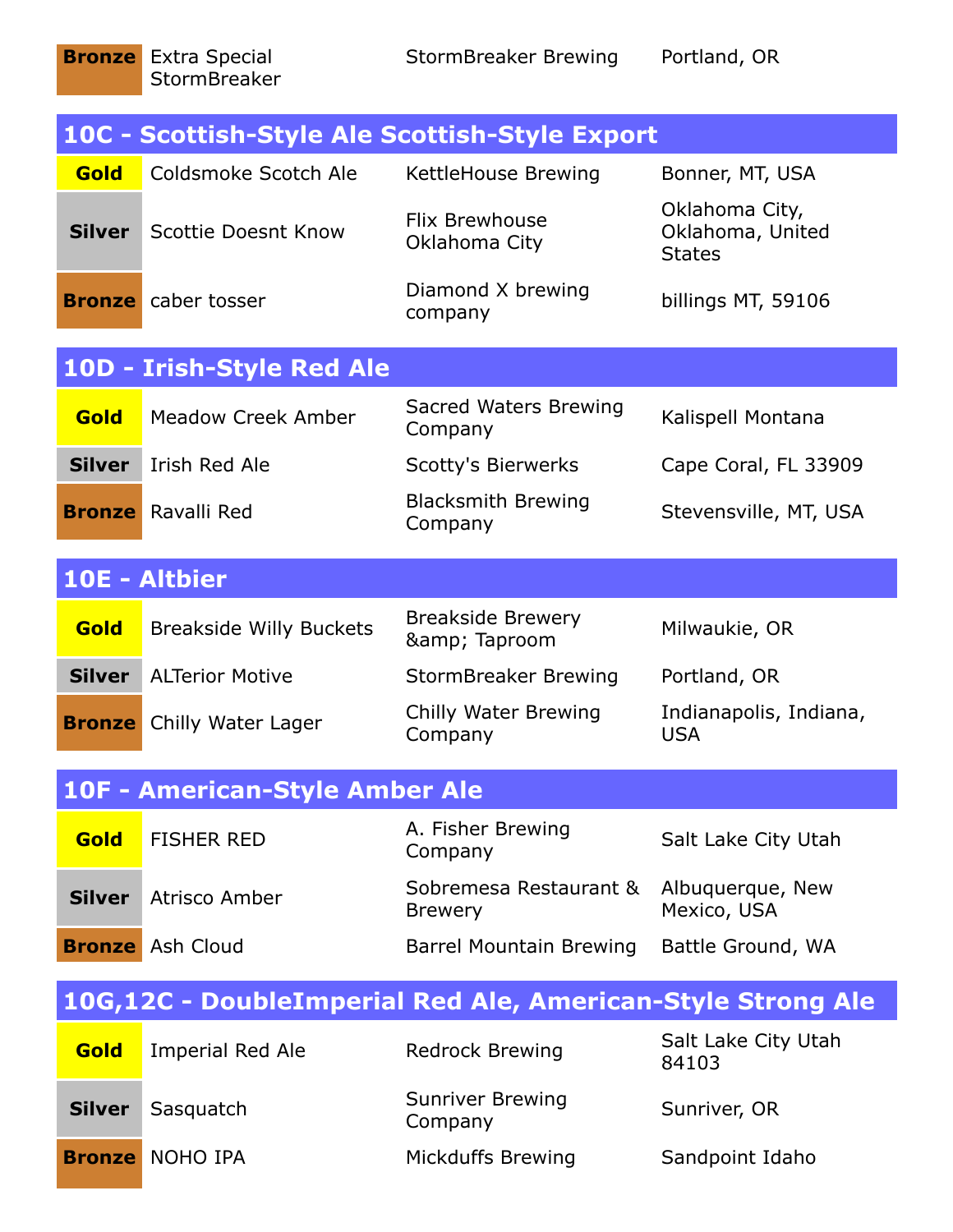|               |                                     | Company                                           |                                  |
|---------------|-------------------------------------|---------------------------------------------------|----------------------------------|
|               | 11A - English-Style Mild Ale        |                                                   |                                  |
| Gold          | Alewife English Dark Mild           | Steeplejack Brewing                               | Portland, OR, USA                |
| <b>Silver</b> | Saddle Bronc                        | <b>Black Tooth Brewing</b><br>Company             | Sheridan, WY, Sheridan<br>County |
|               | <b>Bronze</b> Limited Release Brown | Uberbrew                                          | <b>Billings Montana USA</b>      |
|               | 11B - English-Style Brown Ale       |                                                   |                                  |
| Gold          | brown ale                           | <b>Grid City Beer Works</b>                       | Salt Lake City, Utah             |
| <b>Silver</b> | Moose Drool Brown Ale               | Big Sky Brewing<br>Company                        | Missoula, MT                     |
| <b>Bronze</b> | <b>Bulldog Brown Ale</b>            | Laughing Dog Brewing                              | Ponderay, Idaho                  |
|               | 11C - American-Style Brown Ale      |                                                   |                                  |
| Gold          | Mighty Bison Brown                  | <b>Wildlife Brewing</b>                           | Victor, ID                       |
| <b>Silver</b> | <b>Bank Street Brown</b>            | <b>Wallace Brewing</b><br>Company                 | Wallace, Idaho, USA              |
| <b>Bronze</b> | Upside Brown                        | Falling Sky Brewing                               | Eugene, OR USA                   |
|               | 11D - Brown Porter                  |                                                   |                                  |
| Gold          | Powerhouse Porter                   | Sockeye Brewing                                   | Boise, ID US                     |
| <b>Silver</b> | Pulaski Porter                      | <b>Blacksmith Brewing</b><br>Company              | Stevensville, MT, USA            |
| <b>Bronze</b> | Loris Porter                        | Spring Creek Brewing<br>Company                   | Boise, ID, USA                   |
|               | 11E - Robust Porter                 |                                                   |                                  |
| Gold          | Perseus Porter                      | Elysian Brewing                                   | Seattle, WA. USA                 |
| <b>Silver</b> | <b>Remember That</b>                | Formula Brewing                                   | Issaquah                         |
| <b>Bronze</b> | <b>Grimlock Porter</b>              | Loowit Brewing Company                            | <b>United States</b>             |
|               |                                     | 11F - Cascadian Style Dark Ale American Black Ale |                                  |
| Gold          | Metal Carpal: UNPINNED              | Local Brewing Co.                                 | San Francisco                    |
| <b>Silver</b> | <b>Slightly Darker Black</b>        | <b>Vector Brewing</b>                             | Dallas, TX, USA                  |
|               | <b>Bronze</b> Velvet Lapels         | Elysian Brewing                                   | Seattle, WA. USA                 |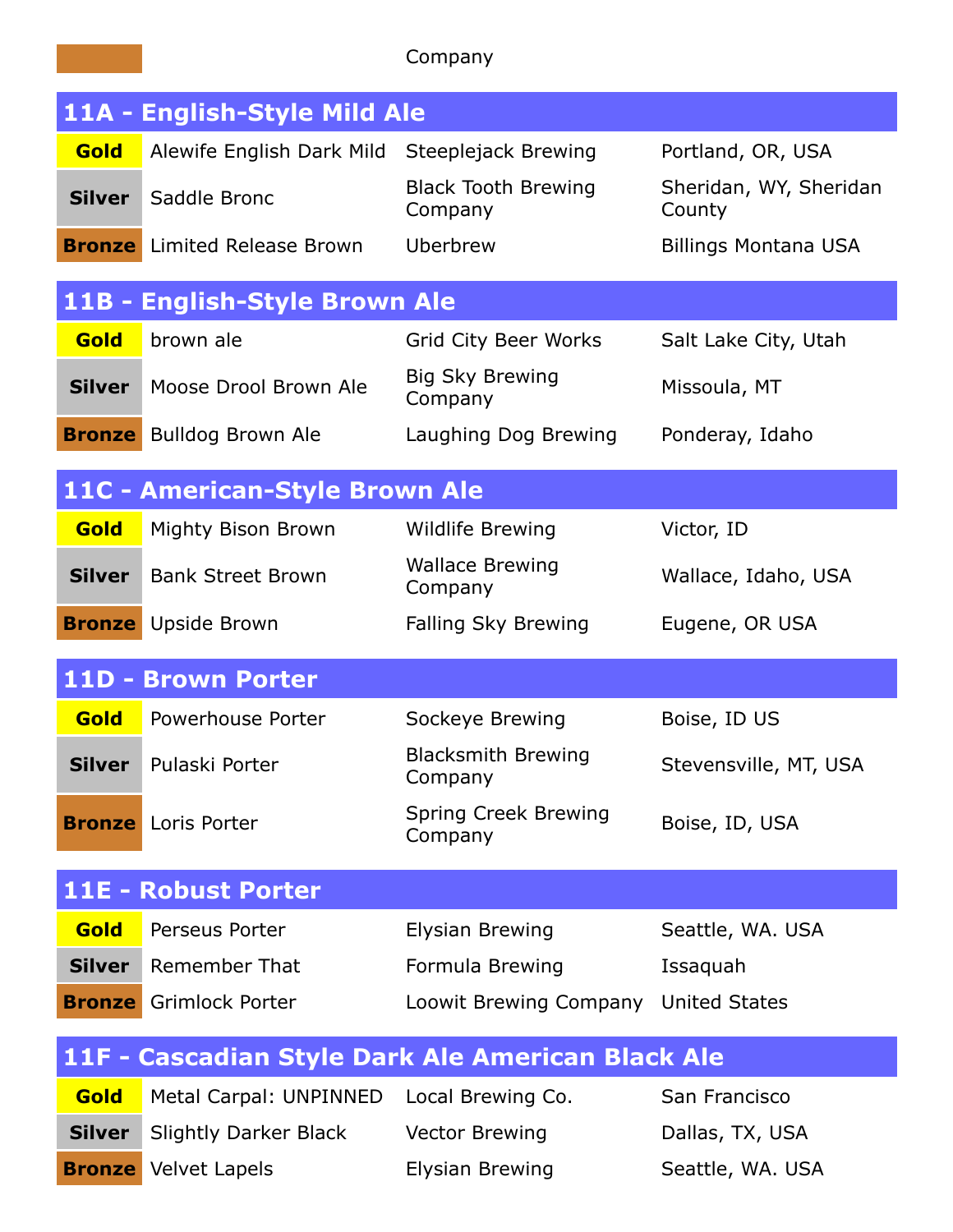|               | 11G - Dry Stout                                  |                              |                                 |
|---------------|--------------------------------------------------|------------------------------|---------------------------------|
| Gold          | Inisfail                                         | Cranky Sam Brewing           | Missoula, MT USA                |
| <b>Silver</b> | Dry Stout                                        | <b>Scotty's Bierwerks</b>    | Cape Coral, FL 33909            |
| <b>Bronze</b> | <b>Drought Stout</b>                             | Falling Sky Brewing          | Eugene, OR USA                  |
|               | <b>11H - Sweet Stout</b>                         |                              |                                 |
| Gold          | Lowrider                                         | <b>Salt Flats Brewery</b>    | Salt Lake City, UT              |
| <b>Silver</b> | <b>Chocolate Milk Stout</b>                      | Boxing Bear Brewing Co.      | Albuquerque, NM 87113           |
|               | <b>Bronze</b> Dark Daisy                         | <b>Boise Brewing</b>         | Boise, Idaho, USA               |
|               | 11I - Oatmeal Stout                              |                              |                                 |
| Gold          | <b>Opacus Stout</b>                              | <b>StormBreaker Brewing</b>  | Portland, OR                    |
| <b>Silver</b> | The Capone                                       | <b>Outlaw Brewing</b>        | Bozeman, Montana,<br><b>USA</b> |
| <b>Bronze</b> | <b>Custers Last Stout</b>                        | Montana Brewing<br>Company   | <b>Billings MT USA</b>          |
|               | 11J - Foreign-Style Stout                        |                              |                                 |
| Gold          | Trade War                                        | Bend Brewing Co              | Bend, Oregon, USA               |
|               |                                                  |                              |                                 |
| <b>Silver</b> | Inside the Moon                                  | Flix Brewhouse - Carmel      | Carmel, Indiana                 |
|               | <b>Bronze</b> Dreaded Beast                      | Roadhouse Brewing<br>Company | Jackson Hole, Wyoming           |
|               | <b>11K - American-Style Stout</b>                |                              |                                 |
| Gold          | Dragonstooth Stout                               | <b>Elysian Brewing</b>       | Seattle, WA. USA                |
| <b>Silver</b> | <b>Waning Echoes Stout</b>                       | Von Ebert Brewing Co.        | Portland, OR                    |
| <b>Bronze</b> | <b>Moab Desert Select</b><br><b>Export Stout</b> | Moab Brewery                 | Moab, Utah, USA                 |
|               | <b>11L - Imperial Stout</b>                      |                              |                                 |
| Gold          | <b>Imperial Stout</b>                            | Thai Me Up                   | Jackson, Wyoming                |
| <b>Silver</b> | <b>Grandfather Raven</b>                         | <b>Black Raven Brewing</b>   | Woodinville, WA                 |

**12A - Scotch Ale (Wee Heavy)**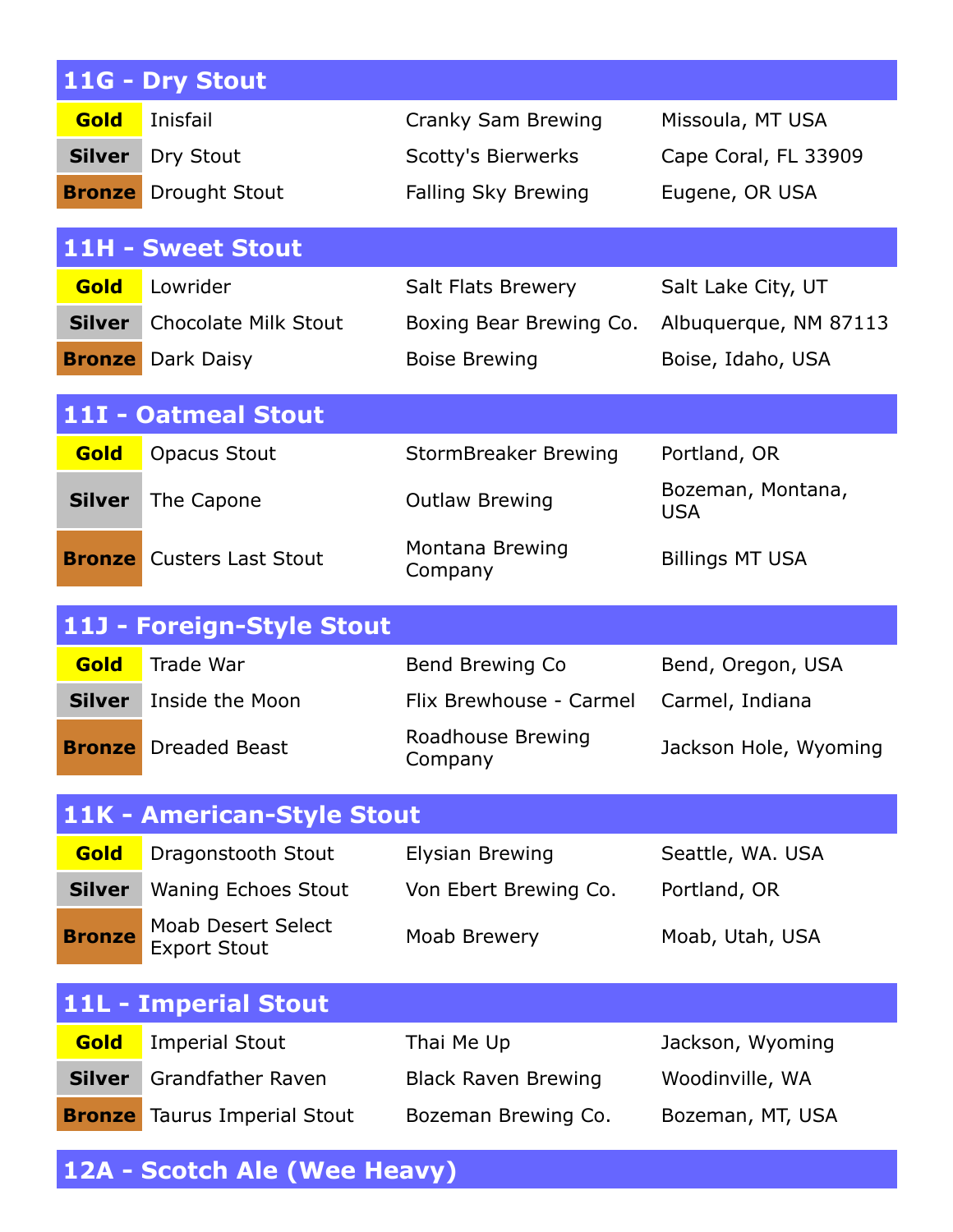| Gold          | <b>Highland Marauder</b>                                                            | Morgan Territory Brewing                | Tracy, CA 95376                    |
|---------------|-------------------------------------------------------------------------------------|-----------------------------------------|------------------------------------|
| <b>Silver</b> | The Dirk                                                                            | Barbarian Brewing                       | Garden City, ID                    |
| <b>Bronze</b> | Wee Heavy                                                                           | BJs Restaurant &<br>Brewhouse- Boulder  | Boulder, CO, USA                   |
| $12B -$       | <b>English-Style Old Ale</b>                                                        |                                         |                                    |
| Gold          | <b>Imperial Red</b>                                                                 | Kiitos Brewing                          | Salt Lake City, Utah               |
| <b>Silver</b> | Beam Me Up (Higher)<br>Scotty                                                       | <b>Nexus</b>                            | Albuquerque, NM                    |
| <b>Bronze</b> | Redeux                                                                              | 10 Barrel Brewing Co.                   | Bend, Oregon                       |
|               | 12D - English-Style Barley Wine                                                     |                                         |                                    |
| Gold          | Buufalonium                                                                         | <b>MPH Brewing</b>                      | Montgomery, OHIO                   |
| <b>Silver</b> | <b>Bombastic Brewing</b><br>Stubbornness                                            | <b>Bombastic Brewing</b>                | Hayden, Idaho, USA                 |
| <b>Bronze</b> | <b>BJs Barley Wine</b>                                                              | <b>BJs Brewhouse- Temple</b>            | Temple, TX, USA                    |
|               | 12E - American-Style Barley Wine                                                    |                                         |                                    |
| Gold          | <b>Frostbite Barley Wine</b>                                                        | <b>Madison River Brewing</b><br>Company | Belgrade, MT, 59714                |
| <b>Silver</b> | Orange Giant<br>Barleywine: Triple Dry<br>Hop                                       | <b>Ecliptic Brewing</b>                 | Portland, OR, USA                  |
|               | <b>Bronze</b> XII XI XIII                                                           | Level Crossing Brewing<br>Company       | South Salt Lake City,<br>Utah, USA |
|               | 13ABD Belgian-Style Wit (White), Kristall Weizen,<br><b>DunkelweizenWeizen Bock</b> |                                         |                                    |
| Gold          | Kristall Weisse                                                                     | 2C Family Brewing<br>Company            | Nampa, ID 83651                    |
| <b>Silver</b> | <b>BJs Nit Wit</b>                                                                  | <b>BJs Brewhouse- Temple</b>            | Temple, TX, USA                    |
| <b>Bronze</b> | Dragons Breath                                                                      | Bayern Brewing                          | Missoula, Montana                  |
|               | 13C - Bavarian-Style Wheat Beer                                                     |                                         |                                    |
| Gold          | Garden Party Hefeweizen Stemma Brewing                                              |                                         | Bellingham WA                      |
| <b>Silver</b> | Sickle & Scythe                                                                     | <b>Grains Of Wrath</b>                  | Camas, WA USA                      |
|               | <b>Bronze</b> Full Fledged Hefeweizen                                               | <b>Full Fledged Brewing</b>             | Council Bluffs, Iowa,              |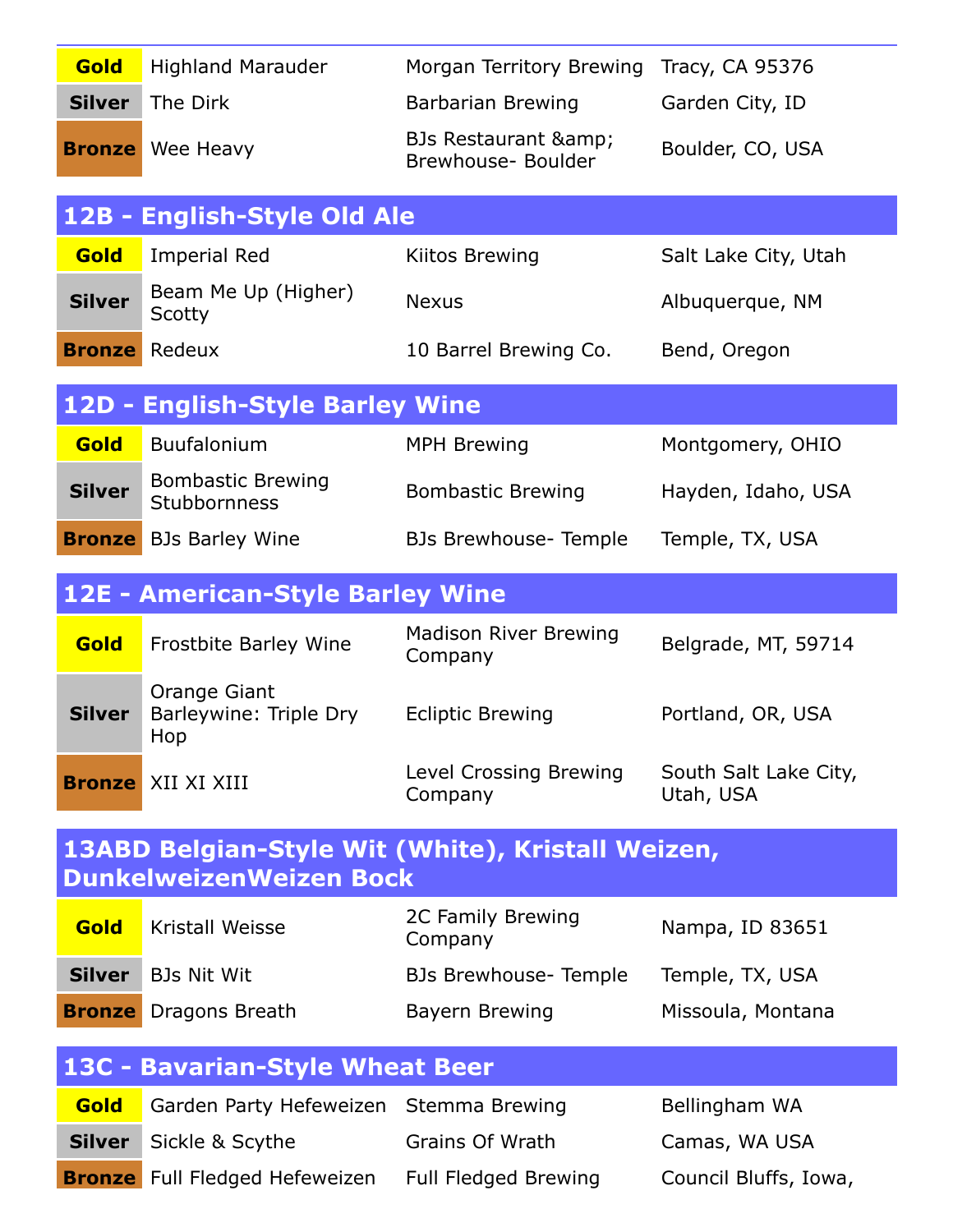|               |                                              | Company                                         | <b>USA</b>                            |
|---------------|----------------------------------------------|-------------------------------------------------|---------------------------------------|
|               | 14A - Belgian-Style Pale Ale                 |                                                 |                                       |
| Gold          | Vincianne                                    | True North Ale Company                          | Ipswich, Massachusetts,<br><b>USA</b> |
| <b>Silver</b> | Dallas Alice                                 | Level Crossing Brewing<br>Company               | South Salt Lake City,<br>Utah, USA    |
|               | <b>Bronze</b> Blonde Sabbath                 | Salmon River Brewery                            | McCall, Idaho, USA                    |
|               | 14B - Saison                                 |                                                 |                                       |
| Gold          | Farm Out                                     | <b>Worthy Brewing</b><br>Company                | Bend, Oregon, USA                     |
| <b>Silver</b> | Islands In the Stream<br>Saison              | Von Ebert Brewing Co.                           | Portland, OR                          |
| <b>Bronze</b> | Sabbath Saison                               | A. Fisher Brewing<br>Company                    | Salt Lake City Utah                   |
| 14E - Tripel  |                                              |                                                 |                                       |
| <b>Gold</b>   | TF Albion Tripple                            | Templin Family Brewing                          | Salt Lake City Utah                   |
| <b>Silver</b> | Napoleons Revenge                            | <b>MPH Brewing</b>                              | Montgomery, OHIO                      |
| <b>Bronze</b> | <b>Tripel</b>                                | <b>Ancestry Brewing</b>                         | Tualatin, OR, USA                     |
|               | 14F - Belgian-Style Pale (Golden) Strong Ale |                                                 |                                       |
| Gold          | <b>Avarice and Greed</b>                     | Roadhouse Brewing<br>Company                    | Jackson Hole, Wyoming                 |
| <b>Silver</b> | <b>Squatters Hells Keep</b>                  | <b>Utah Brewers</b><br>Cooperative              | SLC, UT, 84115                        |
| <b>Bronze</b> | The Trinity                                  | Monkless Belgian Ales                           | Bend, OR, USA                         |
|               |                                              | 14DG - Dubbel, Belgian-Style Dark Strong Ale    |                                       |
| Gold          | <b>Sneaker Wave</b>                          | Port O'Pints Brewing Co.                        | Crescent City,<br>California, USA     |
| <b>Silver</b> | Redwood Belgian Dubbel                       | Redwood Brewing<br>Company                      | Flint, MI, USA                        |
|               | <b>Bronze</b> Fairy Dust                     | Salmon River Brewery                            | McCall, Idaho, USA                    |
|               |                                              | 14CH - Biere de Garde, Other Belgian-Style Ales |                                       |

 $\mathcal{L}(\mathcal{C})$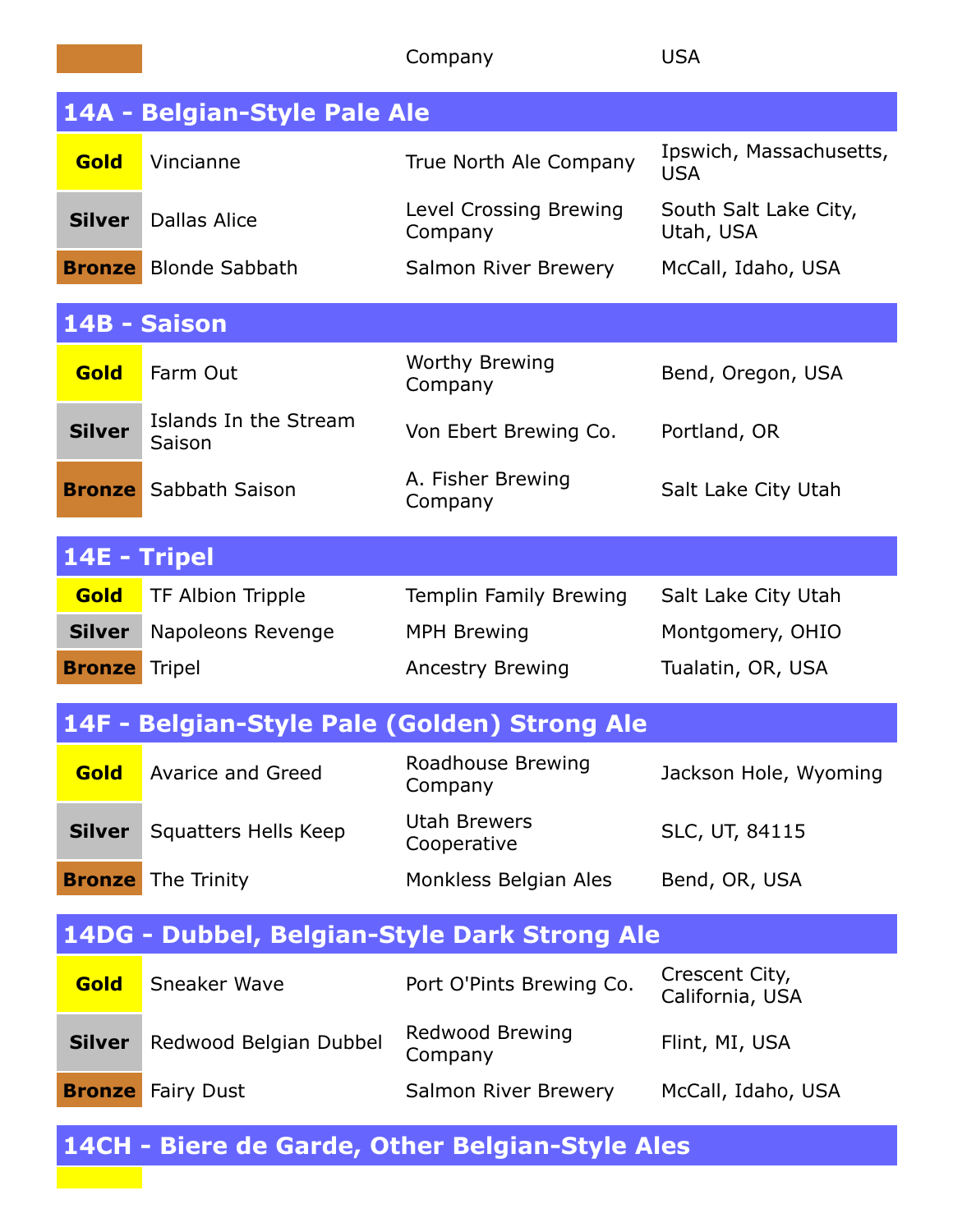| <b>Gold</b>   | Oops I Did it Again                               | Altitude Chophouse &<br><b>Brewery</b>                            | Laramie, Wyoming,<br><b>United States</b> |
|---------------|---------------------------------------------------|-------------------------------------------------------------------|-------------------------------------------|
| <b>Silver</b> | Ox Jumper                                         | Altitude Chophouse &<br><b>Brewery</b>                            | Laramie, Wyoming,<br><b>United States</b> |
|               | <b>Bronze</b> Garden of the Gods                  | Ike & Oak Brewing Co                                              | Woodridge, IL, USA                        |
|               | <b>Style Red or Brown Ale</b>                     | <b>15AC - Classic Berliner Weisse and Classic Gose, Flanders-</b> |                                           |
| Gold          | Baywindow                                         | 10 Barrel Brewing Co.                                             | Bend, Oregon                              |
| <b>Silver</b> | Gose                                              | <b>Reuben's Brews</b>                                             | Seattle, WA, USA                          |
|               | <b>Bronze</b> Foxy Lady                           | <b>Silver City Brewery</b>                                        | Bremerton, WA                             |
|               |                                                   | <b>15B - Specialty Berliner Weisse and Specialty Gose</b>         |                                           |
| <b>Gold</b>   | Gindulgence                                       | 10 Barrel Brewing Co.                                             | Bend, Oregon                              |
| <b>Silver</b> | Miss Elix                                         | Off the Rails Brewing                                             | Pocatello, Idaho, United<br><b>States</b> |
| <b>Bronze</b> | <b>Breakside Passionfruit</b><br>Sour             | <b>Breakside Brewery</b><br>& Taproom                             | Milwaukie, OR                             |
|               |                                                   |                                                                   |                                           |
|               |                                                   | 15D - Lambic, Fruit Lambic and Gueuze Lambic                      |                                           |
| Gold          | <b>Vieux Bois Lambic</b><br>Inspired Wild Ale     | Bozeman Brewing Co.                                               | Bozeman, MT, USA                          |
| <b>Silver</b> | Ragnarok                                          | Barbarian Brewing                                                 | Garden City, ID                           |
|               | <b>Bronze</b> Raise Your Horns                    | <b>Barbarian Brewing</b>                                          | Garden City, ID                           |
|               | <b>15E - Traditional Beers with Brettanomyces</b> |                                                                   |                                           |
| Gold          | Coming to Fruition:<br>Marionberry                | Oregon City Brewing                                               | Oregon City                               |
| <b>Silver</b> | Freak the Funk                                    | <b>Deschutes Brewery</b>                                          | Bend, OR USA                              |
|               | <b>Bronze</b> Foederland                          | Bow and Arrow Brewing<br>Co.                                      | Albuquerque, NM                           |
|               | <b>15F - American Sour Ale</b>                    |                                                                   |                                           |
| Gold          | Sounds gay, I am in!!!                            | <b>Shades Brewing</b>                                             | Salt Lake City - UT                       |
| <b>Silver</b> | Alpine Delight                                    | Ike & Oak Brewing Co                                              | Woodridge, IL, USA                        |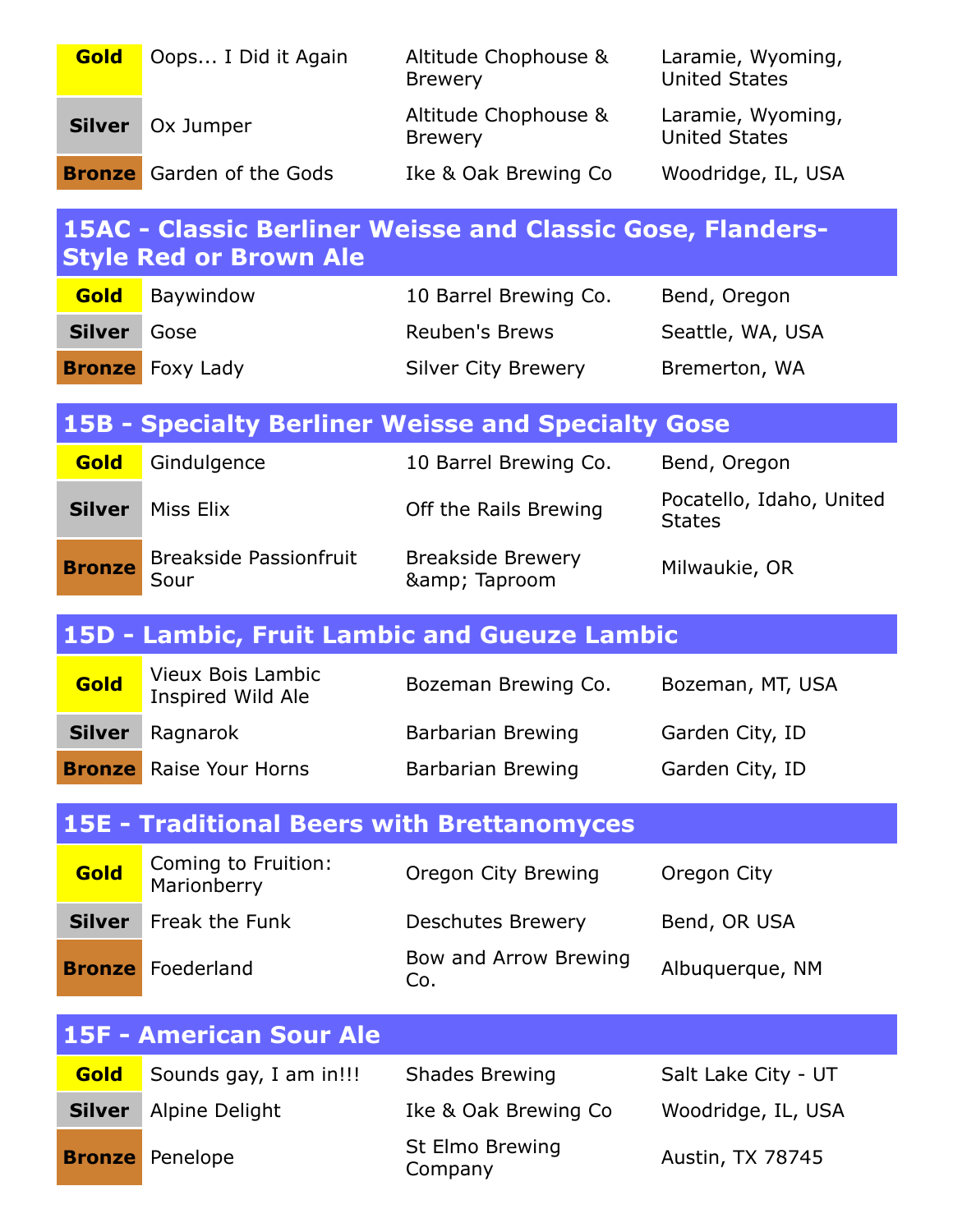|               | <b>15G - Mixed-Culture and Wild Beers</b>       |                                                    |                                         |
|---------------|-------------------------------------------------|----------------------------------------------------|-----------------------------------------|
| <b>Gold</b>   | <b>Rustic Sunday</b>                            | Birds Fly South Ale<br>Project                     | Greenville, SC, United<br><b>States</b> |
| <b>Silver</b> | The Ages                                        | Deschutes Brewery                                  | Bend, OR USA                            |
|               | <b>Bronze</b> What the Foeder                   | Roadhouse Brewing<br>Company                       | Jackson Hole, Wyoming                   |
|               | <b>15H - Mixed-Culture and Wild Fruit Beers</b> |                                                    |                                         |
| Gold          | <b>Metamorphic Flanders</b><br>Style Red Ale    | Bozeman Brewing Co.                                | Bozeman, MT, USA                        |
| <b>Silver</b> | Set Reminder to Push<br>Envelope                | 10 Barrel Brewing Co.                              | Bend, Oregon                            |
| <b>Bronze</b> | <b>Flaming Glow</b>                             | Von Ebert Brewing Co.                              | Portland, OR                            |
|               | 16A - Rye Beer                                  |                                                    |                                         |
| Gold          | Ryed Together                                   | 10 Barrel Brewing                                  | Portland, Oregon                        |
| <b>Silver</b> | <b>Roll Cast Rye</b>                            | Roadhouse Brewing<br>Company                       | Jackson Hole, Wyoming                   |
| <b>Bronze</b> | Ryed into the Dark                              | Haywire Brewing Co.                                | snohomish washington                    |
|               | <b>16B - Session Beer</b>                       |                                                    |                                         |
| Gold          | Trigo Oro                                       | Portneuf Valley Brewing                            | Pocatello, Idaho, USA                   |
| <b>Silver</b> | Tiny Haze                                       | 10 Barrel Brewing Co.                              | Bend, Oregon                            |
| <b>Bronze</b> | <b>Breakside Unbearable</b><br>Lightness        | <b>Breakside Brewery</b><br>& Taproom              | Milwaukie, OR                           |
|               | <b>16C - Strong Beers</b>                       |                                                    |                                         |
| Gold          | Dee Wright                                      | <b>Deschutes Brewery</b>                           | Bend, OR USA                            |
| <b>Silver</b> | Imperial Brown ale                              | <b>Grid City Beer Works</b>                        | Salt Lake City, Utah                    |
| <b>Bronze</b> | Drop Red Gorgeous                               | Pelican Brewing<br>Company                         | Tillamook, Oregon                       |
|               |                                                 | 16D - Specialty, Historical and Experimental Beers |                                         |
| Gold          | Agrio Morado                                    | 10 Barrel Brewing Co.                              | Bend, Oregon                            |
| <b>Silver</b> | Ginjo Sake Lager                                | Map Brewing Co.                                    | Bozeman, MT                             |
|               |                                                 |                                                    |                                         |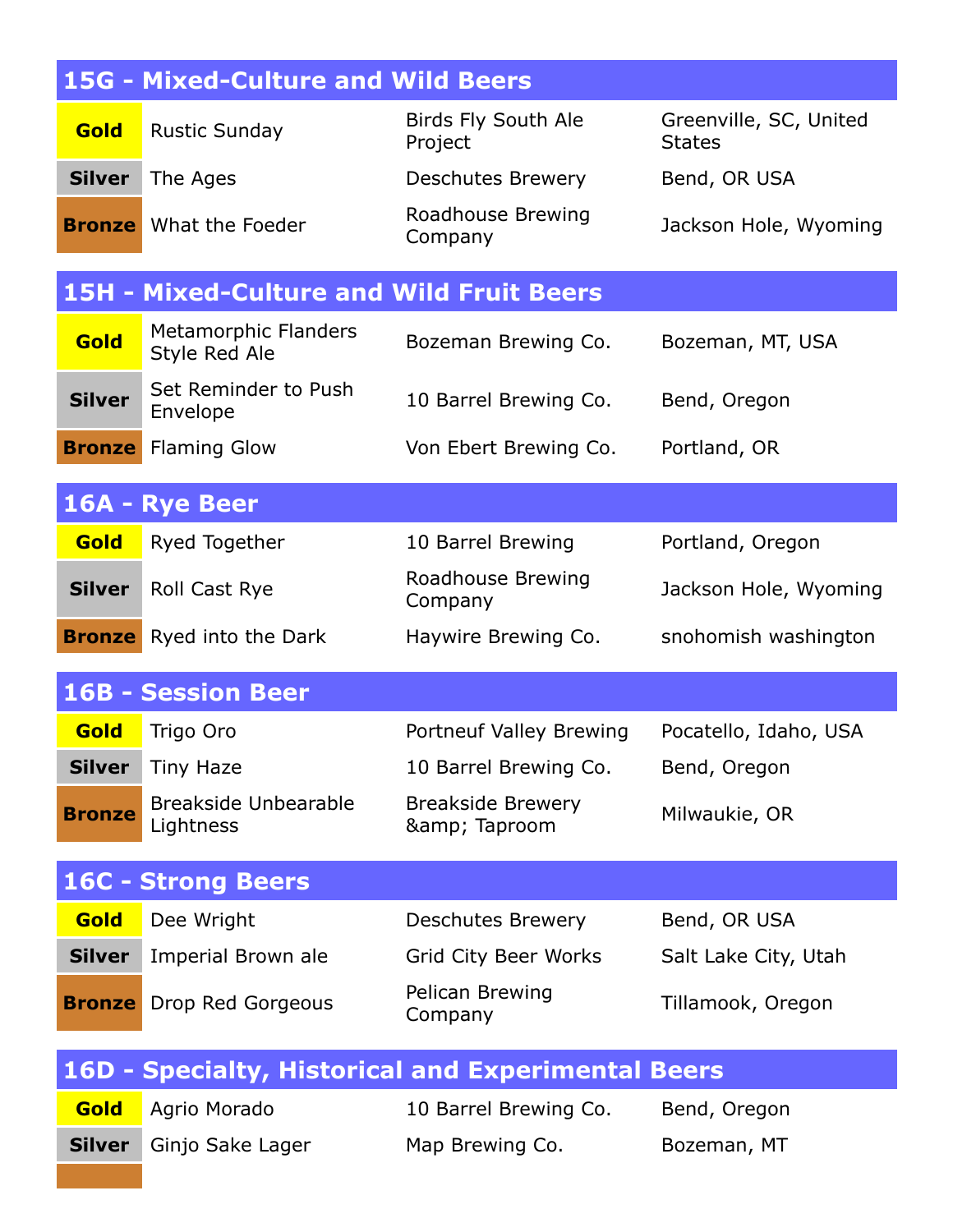|               | <b>Bronze</b> Kveik Boysenberry Pie      | <b>Shades Brewing</b>                 | Salt Lake City - UT              |
|---------------|------------------------------------------|---------------------------------------|----------------------------------|
|               | 17A - German-Style Rauchbier             |                                       |                                  |
| <b>Gold</b>   | Smoke Shack                              | Comrade Brewing Co.                   | Denver, Colorado, USA            |
| <b>Silver</b> | TF Rauch Bier                            | Templin Family Brewing                | Salt Lake City Utah              |
|               | <b>Bronze</b> Rauch Marzen               | Von Ebert Brewing Co.                 | Portland, OR                     |
|               | <b>17B - Smoke-Flavored Beer</b>         |                                       |                                  |
| <b>Gold</b>   | <b>Where Theres Smoke</b>                | <b>Elysian Brewing</b>                | Seattle, WA. USA                 |
|               | <b>Silver</b> Shots on Goal              | Edge Brewing Co.                      | <b>Boise ID</b>                  |
|               | <b>Bronze</b> Smoked Porter              | Alaskan Brewing<br>company            | Juneau, Alaska                   |
|               | 17C - Barrel-Aged Beer                   |                                       |                                  |
| <b>Gold</b>   | Barrel Aged Imperial Red                 | Kiitos Brewing                        | Salt Lake City, Utah             |
| <b>Silver</b> | Breakside Black & Tan                    | <b>Breakside Brewery</b><br>& Taproom | Milwaukie, OR                    |
| <b>Bronze</b> | <b>Hogshead Reserve</b>                  | <b>Shades Brewing</b>                 | Salt Lake City - UT              |
|               | 17D - Barrel-Aged Strong Beer            |                                       |                                  |
| Gold          | Wood Series: Manhattan<br>Imperial Rye   | <b>Sunriver Brewing</b><br>Company    | Sunriver, OR                     |
| <b>Silver</b> | 1314                                     | <b>Black Tooth Brewing</b><br>Company | Sheridan, WY, Sheridan<br>County |
| <b>Bronze</b> | Barleywine                               | Proper Brewing                        | Salt Lake City, Utah             |
|               | <b>17E - Barrel-Aged Strong Stout</b>    |                                       |                                  |
| Gold          | Bombastic Brewing 5th<br>Anniversary     | <b>Bombastic Brewing</b>              | Hayden, Idaho, USA               |
| <b>Silver</b> | Wood Series: Rye Barrel<br>Vanilla Stout | <b>Sunriver Brewing</b><br>Company    | Sunriver, OR                     |
| <b>Bronze</b> | Let Your Indulgence Set<br>Me Free       | <b>Breakside Brewery</b><br>& Taproom | Milwaukie, OR                    |
|               | 18A - Honey Beer                         |                                       |                                  |
| Gold          | Mo Honey Ale                             | Three Mugs Brewing Co.                | Hillsboro, OR, US                |
| <b>Silver</b> | BEE-town                                 | Diamond X brewing                     | billings MT, 59106               |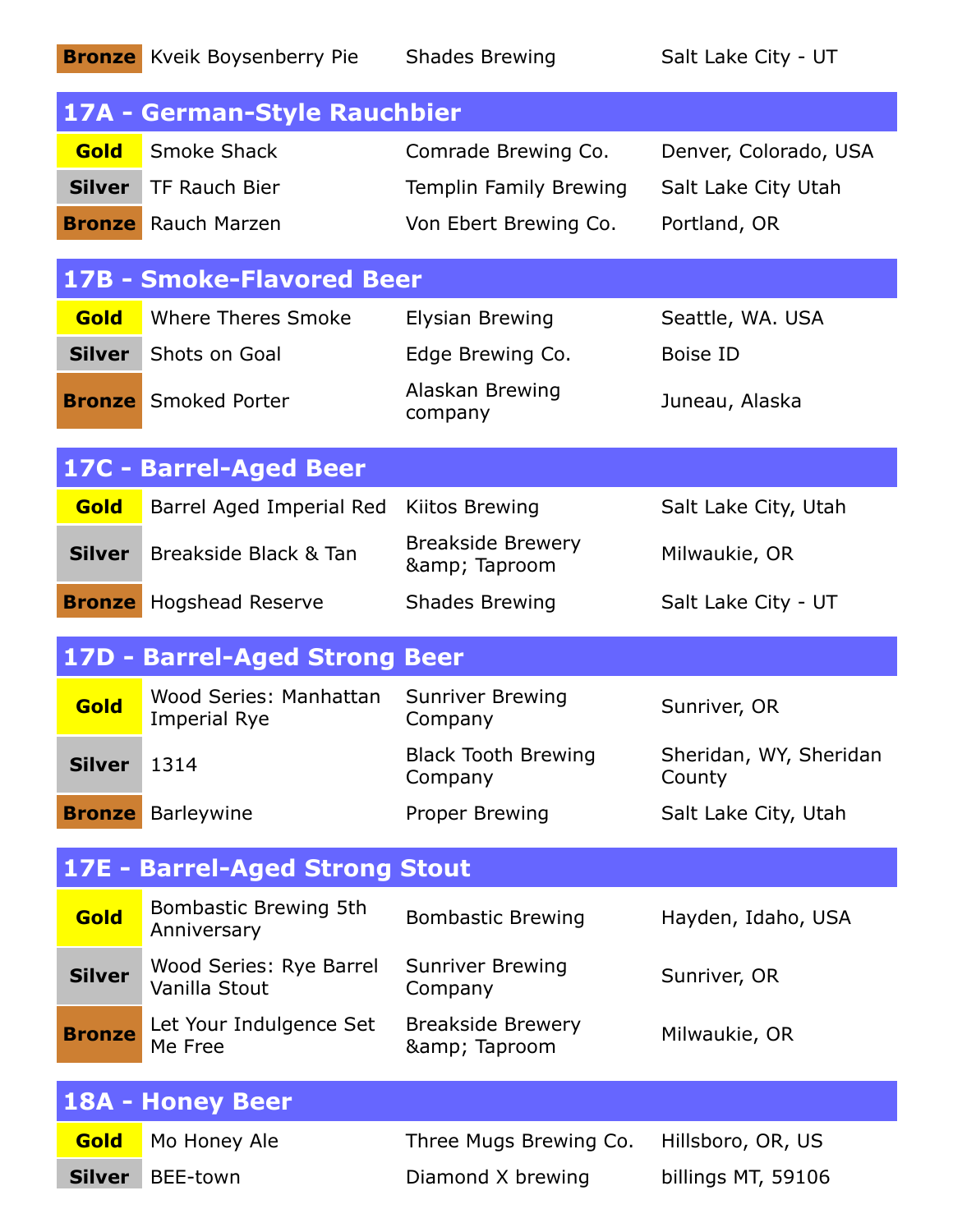|               |                                               | company                                    |                                                     |
|---------------|-----------------------------------------------|--------------------------------------------|-----------------------------------------------------|
|               | <b>Bronze</b> Honey Kolsch                    | 10 Barrel Brewing                          | Portland, Oregon                                    |
|               | <b>18B - Fruit Beers</b>                      |                                            |                                                     |
| Gold          | Pink Panther                                  | Flix Brewhouse<br>Oklahoma City            | Oklahoma City,<br>Oklahoma, United<br><b>States</b> |
| <b>Silver</b> | Wasatch Strawberry<br><b>Blonde</b>           | Utah Brewers<br>Cooperative                | SLC, UT, 84115                                      |
| <b>Bronze</b> | Beach Bounty                                  | New Realm Brewing                          | Atlanta, GA USA                                     |
|               | 18C - Vegetable, Pumpkin, or Field Beers      |                                            |                                                     |
| Gold          | <b>Cucumber Crush</b>                         | 10 Barrel Brewing Co                       | Bend, Oregon, USA                                   |
| <b>Silver</b> | <b>Fantasy Island Coconut</b><br><b>Brown</b> | Mother Earth Brew Co                       | Nampa, Idaho                                        |
| <b>Bronze</b> | Nut Crusher Peanut<br><b>Butter Porter</b>    | Wild Ride Brewing                          | Redmond, OR                                         |
|               | <b>18D - HerbedSpiced</b>                     |                                            |                                                     |
| <b>Gold</b>   | Kyeik Thai Tom Kha                            | <b>Shades Brewing</b>                      | Salt Lake City - UT                                 |
| <b>Silver</b> | Kyeik Carrot Cake                             | <b>Shades Brewing</b>                      | Salt Lake City - UT                                 |
|               | <b>Bronze</b> Urban Surfer                    | Payette Brewing Co                         | Boise, ID, USA                                      |
|               | <b>18E - Coffee Beers</b>                     |                                            |                                                     |
| <b>Gold</b>   | Mocha Cow                                     | <b>Sunriver Brewing</b><br>Company         | Sunriver, OR                                        |
| <b>Silver</b> | Coffee Cardamom Porter                        | BJs Restaurant & amp;<br>Brewhouse-Boulder | Boulder, CO, USA                                    |
| <b>Bronze</b> | Wood Series: Double<br>Mocha Imperial Stout   | <b>Sunriver Brewing</b><br>Company         | Sunriver, OR                                        |
|               | <b>18F - ChocolateCocoa Beers</b>             |                                            |                                                     |
| Gold          | Cocoa Cow                                     | <b>Sunriver Brewing</b><br>Company         | Sunriver, OR                                        |
| <b>Silver</b> | Wood Series: Chocolate<br><b>Ice Cream</b>    | <b>Sunriver Brewing</b><br>Company         | Sunriver, OR                                        |
| <b>Bronze</b> | <b>Kwik Stout</b>                             | <b>Silver City Brewery</b>                 | Bremerton, WA                                       |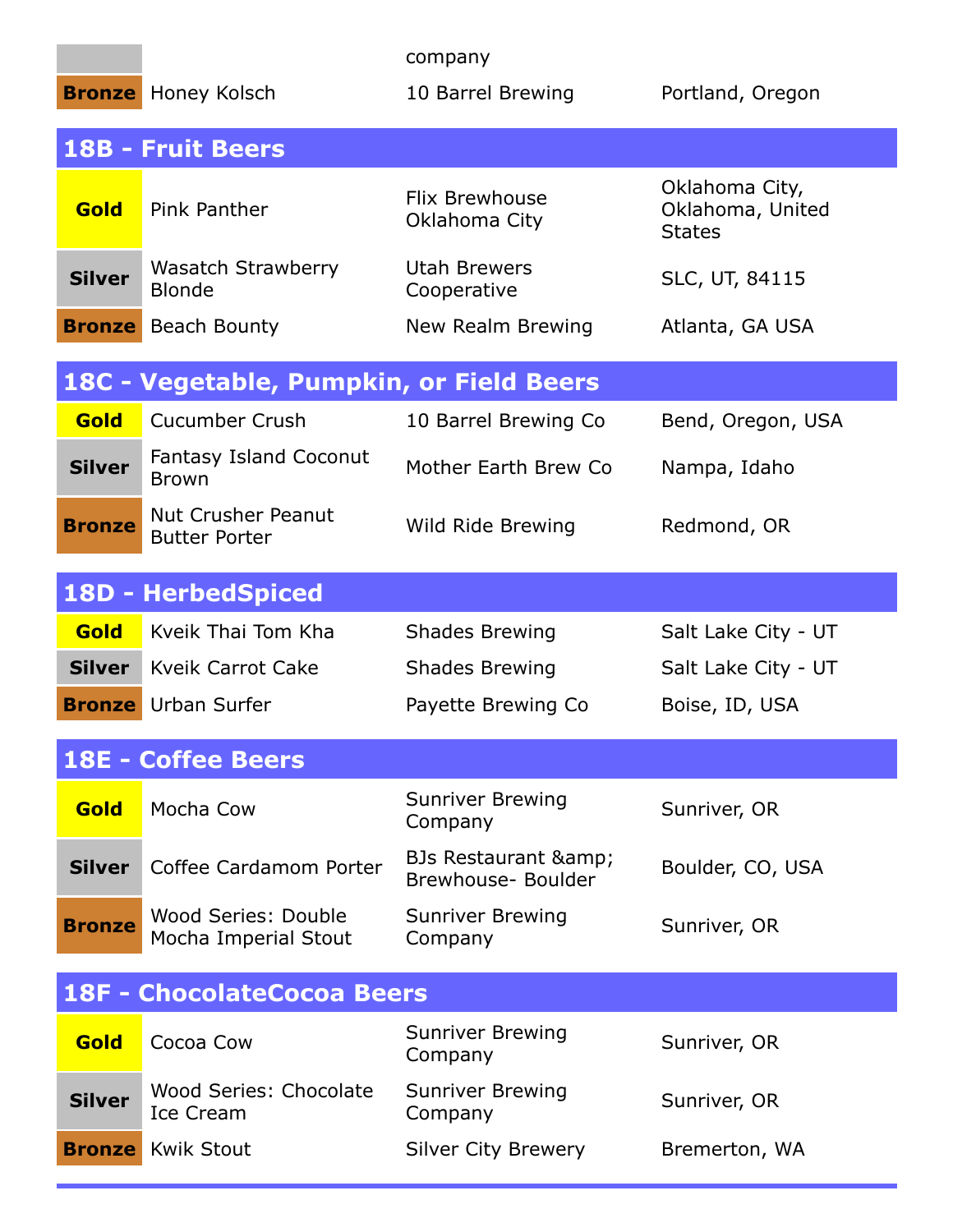|               | 18G - Chili Beer                                  |                                                      |                                         |
|---------------|---------------------------------------------------|------------------------------------------------------|-----------------------------------------|
| <b>Gold</b>   | Lil Salmon Fire                                   | Sacred Waters Brewing<br>Company                     | Kalispell Montana                       |
| <b>Silver</b> | Chiporter                                         | Calapooia Brewing Co.                                | Albany, Oregon, United<br><b>States</b> |
| <b>Bronze</b> | <b>Bombastic Brewing</b><br>Murder                | <b>Bombastic Brewing</b>                             | Hayden, Idaho, USA                      |
|               | <b>19A - Draft Cider and Apple Wine</b>           |                                                      |                                         |
| Gold          | Karmijn de Sonnaville<br>Single Varietal          | Last Chance Cider Mill                               | Billings, Montana, USA                  |
| <b>Silver</b> | Orchard Run                                       | Last Chance Cider Mill                               | Billings, Montana, USA                  |
| <b>Bronze</b> | Jonathan Single Varietal                          | Last Chance Cider Mill                               | Billings, Montana, USA                  |
|               |                                                   | 19BC - Traditional CiderCidre, Farmhouse Style Cider |                                         |
| <b>Gold</b>   | Wayfarer Cider                                    | <b>Deschutes Brewery</b>                             | Bend, OR USA                            |
| <b>Silver</b> | Apple Brandy                                      | Last Chance Cider Mill                               | Billings, Montana, USA                  |
| <b>Bronze</b> | Green Urban Lunchbox                              | Mountain West Cider<br>Company                       | Salt Lake City, UT                      |
|               | <b>19D - Fruit Flavored Cider and Perry</b>       |                                                      |                                         |
| Gold          | Refreshy                                          | 10 Barrel Brewing Co.                                | <b>Bend OR 97701</b>                    |
| <b>Silver</b> | Pearfection                                       | Last Chance Cider Mill                               | Billings, Montana, USA                  |
| <b>Bronze</b> | <b>Flathead Cherry</b>                            | Last Chance Cider Mill                               | Billings, Montana, USA                  |
|               | <b>19E - Specialty (Flavored) Cider and Perry</b> |                                                      |                                         |
| Gold          | Spur                                              | <b>Highpoint Cider</b>                               | Victor, ID, USA                         |
| <b>Silver</b> | Tram-Line                                         | <b>Highpoint Cider</b>                               | Victor, ID, USA                         |
| <b>Bronze</b> | Mango Foxtrot                                     | <b>Cider Corps</b>                                   | Gilbert, AZ                             |
|               | <b>20A - Low CarbLow Calorie Hard Seltzers</b>    |                                                      |                                         |
| Gold          | Citrus Cowboy                                     | Draught Works Brewery                                | Missoula, MT, USA                       |
| <b>Silver</b> | Westwater Hard Seltzer -<br>Raspberry             | Uinta Brewing Company                                | Salt Lake City, Utah,<br><b>USA</b>     |
| <b>Bronze</b> | Westwater Hard Seltzer -<br>Lime                  | <b>Uinta Brewing Company</b>                         | Salt Lake City, Utah,<br><b>USA</b>     |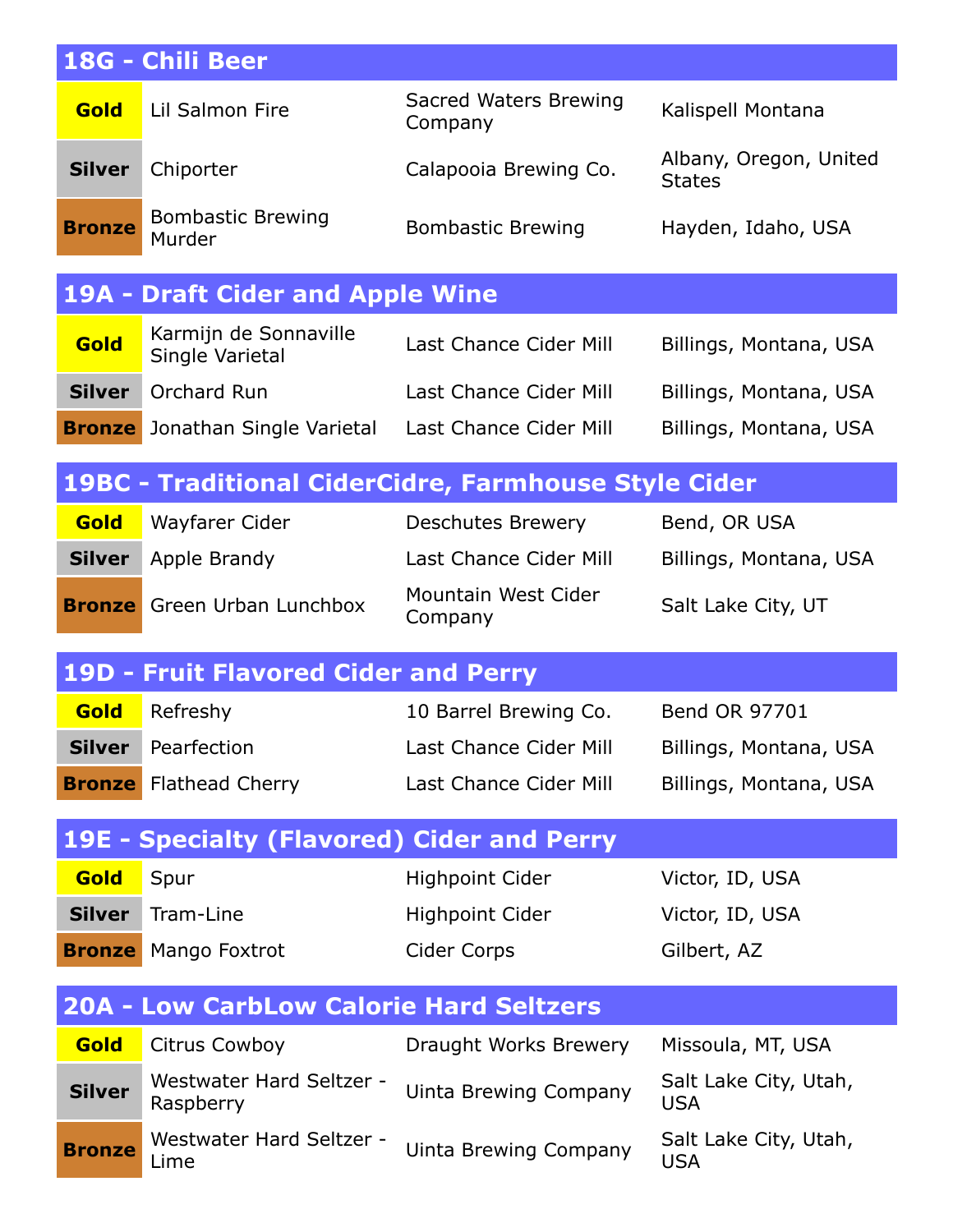| 20BC - Hard Seltzers, Rose Seltzers (Wine-Based) |                                                  |                                                      |                                     |
|--------------------------------------------------|--------------------------------------------------|------------------------------------------------------|-------------------------------------|
| <b>Gold</b>                                      | <b>White Claw Surf</b>                           | Mark Anthony Brands                                  | Chicago, IL                         |
| <b>Silver</b>                                    | <b>Vizzy Hard Seltzer</b><br>Pineapple Mango     | Molson Coors Beverage<br>Company                     | Milwaukee Wisconsin                 |
| <b>Bronze</b>                                    | LIVLI MOjito                                     | <b>Shades Brewing</b>                                | Salt Lake City - UT                 |
|                                                  | <b>20D - Non-Alcoholic Soft Drinks (Sodas)</b>   |                                                      |                                     |
| <b>Gold</b>                                      | Moab Beehive Root Beer                           | Moab Brewery                                         | Moab, Utah, USA                     |
| <b>Silver</b>                                    | <b>BJs Root Beer</b>                             | <b>BJs Restaurnt &amp;</b><br>Brewhouse- West Covina | West Covina, CA, USA                |
|                                                  | <b>Bronze</b> BJs Black Cherry Soda              | BJs Restaurnt &<br>Brewhouse- West Covina            | West Covina, CA, USA                |
|                                                  | <b>20E - Hard Soft Drinks (Sodas)</b>            |                                                      |                                     |
| Gold                                             | Mikes Hard Lemonade<br>Freeze                    | Mark Anthony Brands                                  | Chicago, IL                         |
| <b>Silver</b>                                    | <b>Bevy Citrus</b>                               | <b>Boston Beer</b>                                   | Boston, ID                          |
|                                                  | <b>Bronze</b> Westwater Hard Limeade             | Uinta Brewing Company                                | Salt Lake City, Utah,<br><b>USA</b> |
|                                                  | <b>20F - Packaged Cocktails or Spritzers</b>     |                                                      |                                     |
| <b>Gold</b>                                      | Anytimers Greyhound                              | Payette Brewing Co                                   | Boise, ID, USA                      |
| <b>Silver</b>                                    | Margarita                                        | 10 Barrel Brewing Co.                                | Bend OR 97701                       |
| <b>Bronze</b>                                    | Anytimers LeBoise                                | Payette Brewing Co                                   | Boise, ID, USA                      |
|                                                  | 20H - Hop Water                                  |                                                      |                                     |
| <b>Gold</b>                                      | <b>Atmos Brewing Fresh</b><br><b>Hop Seltzer</b> | Sawtooth Brewery                                     | Hailey, Idaho                       |
| <b>Silver</b>                                    | Hop Quencher                                     | <b>Worthy Brewing</b><br>Company                     | Bend, Oregon, USA                   |
| <b>Bronze</b>                                    | Hop Water                                        | <b>Blacksmith Brewing</b><br>Company                 | Stevensville, MT, USA               |
|                                                  | <b>21A - Collaboration Beers</b>                 |                                                      |                                     |
| Gold                                             | Wee Heavy                                        | Bewilder Brewing Co                                  | Salt Lake City, UT                  |
| <b>Silver</b>                                    | TF Cloudburst Apres All                          | Templin Family Brewing                               | Salt Lake City Utah                 |